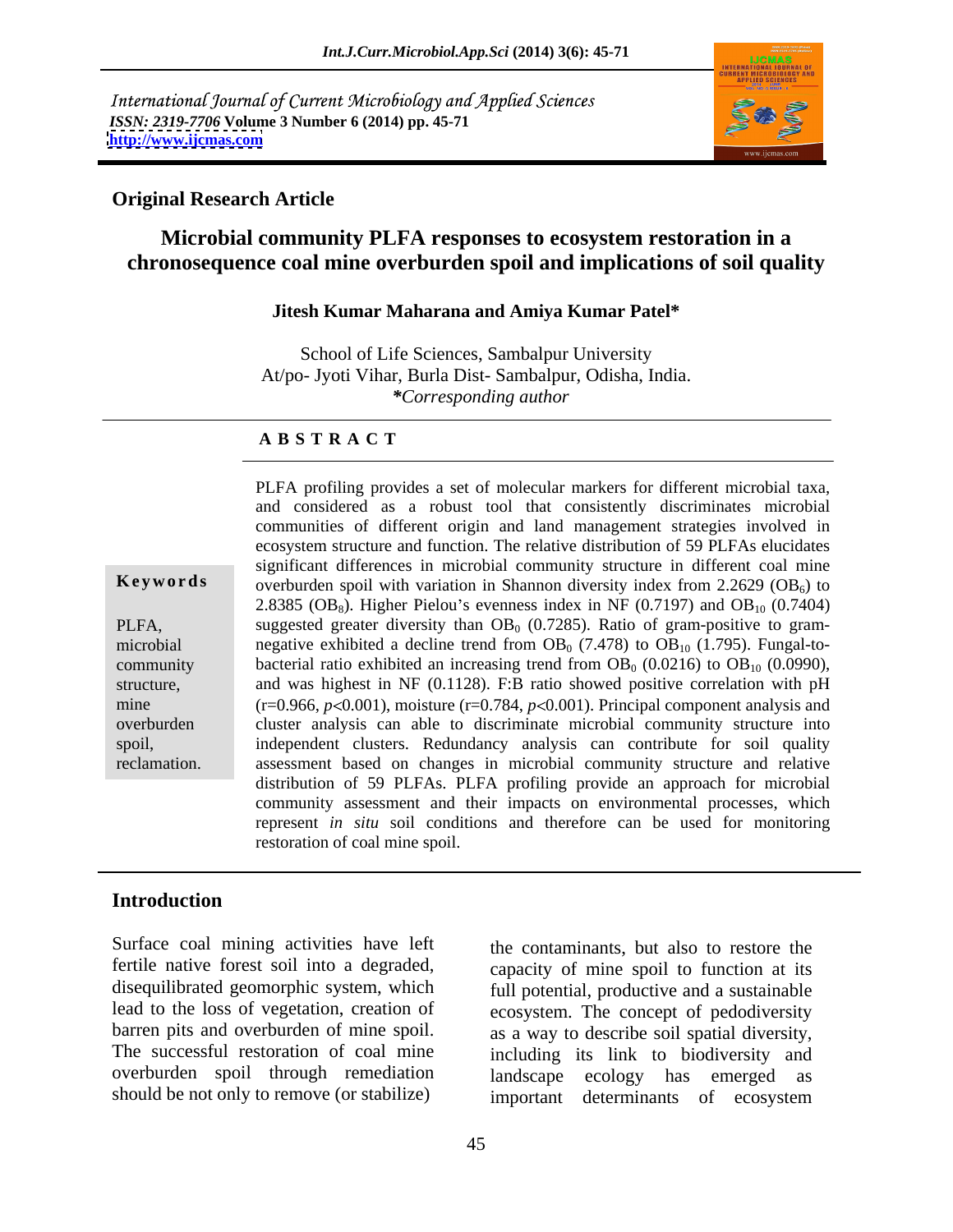processes. Therefore, the criteria for restoration of mine spoil largely focused 2006; Urbanova *et al.,* 2011), because the

and complex interactions within the communities. However, soil microbial al., 2008), moisture content (Sajbidor, communities are the driving force 1997; Meimei et al., 2008; Marais et al., and fertility (Zelles, 1999), nutrient (Renella *et al.,* 2008), which suggested that the microbial community structure may be used as a sensitive bioindicator of Besides, the microbial community disturbance and reclamation progress as structure is governed by the interactions compared to the measures of either general between plant, climate and management microbial processes or overall community practices (Bardgett and McAlister, 1999; size (Veresoglou *et al.,* 2011). Steer and Harris, 2000), plant inputs of

assess the status of microbial ecosystem, mine overburden spoil, and the progress of ecosystem, whereas degraded soil arerestoration.

on careful consideration of all the microbial communities and their activities components of the plant-soil system regulating ecosystem function directly or (Mummey *et. al.,* 2002; Claassens *et al.,* indirectly was influenced by several patterns observed aboveground are composition varies in accordance with actually being driven by the belowground their physiological and nutritional status, processes (He *et al.,* 2013). environmental factors such as soil textural Soil microbiological characterization *al.,* 2003; Ulrich and Becker, 2006; (number, respiration rate and enzyme Johnson *et al.,* 2006; Lauber *et al.,* 2008), activities) provide an estimate of total pool aggregate size, temperature (Heipieper *et*  size and gross activity measures, which *al.,* 1996; Pietikainen *et al.,* 2000), soil pH can not be treated as sensitive indicators (Persson *et al.,* 1989; Baath *et al.,* 1995; because of the redundancy of functions Merila *et al.,* 2002; Baath and Anderson, mediating different soil processes such as 2012; Moyano *et al.,* 2013; Zhou *et al.,* organic matter decomposition, 2014), soil pH (Baath and Anderson, biogeochemical cycles, bioremediation 2003; Rajapaksha *et al.,* 2004; Fierer and cycling that regulate its size, activity and organic C, total N and extractable P structure. Changes in microbial (Lauber *et al.,* 2008; Merila *et al.,* 2010), community structure are known to occur heavy metal toxicity and chemicals even though the total microbial (Frostegard *et al.,* 1993; Heipieper *et al.,* community size remains unchanged 1996; Kandeler *et al.,* 2000: Rajapaksha *et*  However, the relative distribution of factors. Soil microbial community composition (Buyer *et al.,* 2002; Girvan *et*  2003; Fierer and Jackson, 2006; Lauber *et al.,* 2008), moisture content (Sajbidor,1997; Meimei *et al.,* 2008; Marais *et al.,* Jackson, 2006; Claassens *et al.,* 2011), *al.,* 2004).

Soil microbial community structure may *et al.,* 2002; Potthoff *et al.,* 2006; Meimei be used to determine biodiversity, *et al.,* 2008; Buyer *et al.,* 2010; Yu and ecological processes and structure, Ehrenfeld, 2010; Ben-David *et al.,* 2011; ecosystem sustainability, and respond Chao *et al.,* 2013), enzyme activity much faster to stress/disturbances (Kujur (Maharana and Patel, 2013b) in different and Patel, 2014). Further, measurement of soil profiles, which can shift the lipid microbial community can be used to composition (Denich *et al.,* 2003). Further, and in that sense the quality/potential of is the characteristic feature of fertile Besides, the microbial community litter and exudates, vegetation (Kowalchuk soils possessing higher microbial diversity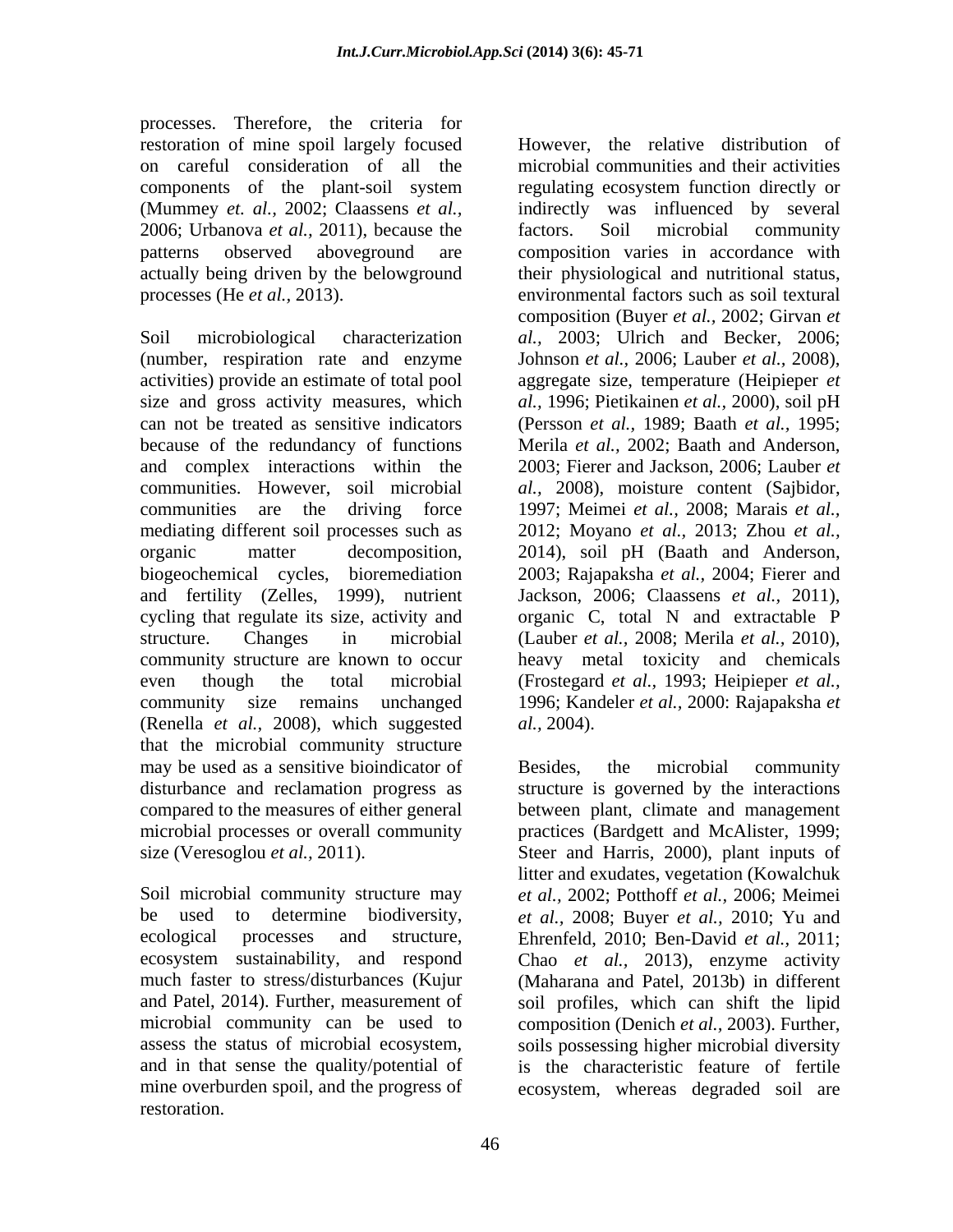that often hardly responds to the environmental changes. Therefore, the

The occurrence of higher microbial non-ester linked phospholipid (NEL diversity and difficulties in culturing PLFAs, 10-40%) fatty acids. The ethernative microorganisms make culture-based linked phospholipid fatty acid is rare, but methods inadequate and inefficient for has been found in *Archaea*. EL-PLFAs are differentiating soil microbial communities. further Therefore, a culture-independent approach unsubstituted (EL-UNFAs) and hydroxyl is used to determine soil microbial substituted (EL-HYFAs) fatty acids. EL community *i.e.* phospholipid fatty acids UNFA includes saturated (EL-SATFA), analysis (PLFA) of microbial membranes monounsaturated (EL-MUFA) and (Tunlid and White, 1992; Zelles *et al.,* polyunsaturated (EL-PUFA) fatty acids. 1992; Frostegard *et al.,* 1996, 2011), EL-SATFA has two sub-groups: branched which become an important ecological chain (BRANCs) and straight chain tool not only to determine viable microbial (STRAs) fatty acids. NEL-PLFAs include biomass (Bardgett and McAlister, 1999), unsubstituted (NEL-UNFA) and hydroxyl but also the shift in microbial community substituted (NEL-HYFA) fatty acids structure as well as the soil (Zelles, 1999). nutritional/physiological status (White *et al.,* 1997; Kujur and Patel, 2014). The PLFA profiles provide a broad Phospholipid fatty acids (PLFAs) are diversity measurement of microbial potentially useful signature molecules exclusively found in cell membranes of rapid characterization of broad taxonomic microorganisms, and component groups of soil microbes, although it cannot phospholipid fatty acids are rapidly be linked to microorganisms at species metabolized following cell death, not found in storage lipid/anthropogenic 1993). The different subsets of the contaminants and have high turnover rate (Tunlid and White, 1992). Besides, PLFAs patterns with varying chain length, have several features that reinforce their saturation and branching, which can be use as indicator of environmental stress, used as 'microbial community fingerprint' which allows them to respond both (Vestal and White, 1989; White *et al.,* intracellular and extracellular environment 1996; Zelles,1999; Steer and Harris, conditions, and hence can be used as 2000). The phospholipids of microbial indicator of environmental monitoring and groups contain a variety of unique fatty assessment (Heipieper *et al.,* 1996). acids, which can serve as biomarkers

Phospholipid consists of a single molecule by ester or ether linked (hydrophobic tail), (MUFA), gram-positive and anaerobic

characterized with low microbial diversity and third OH group by a phosphate group relationship between microbial community membrane fatty acids are usually  $C_{14}$ - $C_{20}$ structure and ecosystem function has long (Morgan and Winstanley, 1997). attracted considerable research interest. PLFA can be classified into ester-linked (hydrophilic head). Microbial fatty acids are typically  $C_{12}-C_{24}$  long, but the phospholipid (EL-PLFAs, 60-90%) and subdivided into ester-linked monounsaturated (EL-MUFA) and (Zelles, 1999).

of glycerol (3C alcohol), with two OH classify distinct microbial groups: micro groups being replaced by two fatty acids eukaryotes (PUFA), aerobic prokaryotes diversity measurement of community at the phenotypic level for level (Zelles *et al.,* 1992; Frostegard *et al.,* microbial community have various PLFA (Kaur *et al.,* 2005). The fatty acid extracted from sediments can able to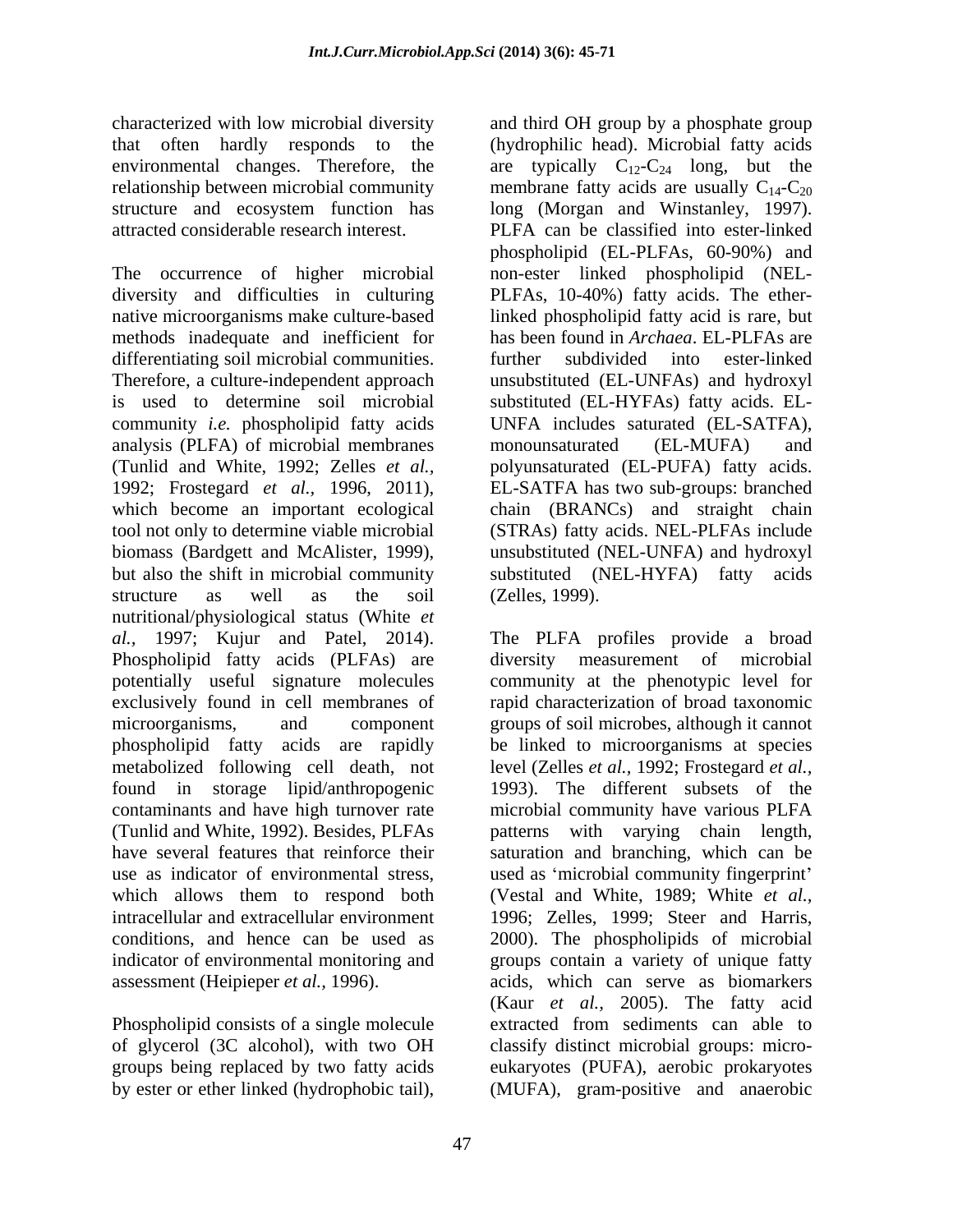bacteria (saturated and branched fatty acids;  $C_{14}$  to  $C_{16}$ ), branched-chain fatty *et al.*, 2013). The methyl branched PLFAs acids (*iso* and *anteiso*) are characteristic for gram-positive bacteria. Gram-negative 10Me18:0, 10Me19:1ω7c, 10Me20:0 bacteria contain unique hydroxyl fatty representing actinomycetes (Kroppenstedt, acids in the lipid portion of 1985; Zelles, 1999; Hill *et al.,* 2000), lipopolysaccharides in cell wall. LPS-OH PLFAs 14:1 $\omega$ 7cDMA, i15:0DMA, fatty acids were used as an indicator of 16:1 $\omega$ 7cDMA, 18:0DMA, 18:2DMA, gram-negative bacteria in environmental samples (White, 1994). The total amount 1991; Zelles, 1997; Zelles, 1999), PLFA of PLFAs was used to indicate the total  $16:1\omega$ 7c,  $18:1\omega$ 7c for aerobic bacteria microbial biomass and the sum of PLFAs (Zhong *et al., 2009*), PLFA (16:1 $\omega$ 7c, (14:0, 15:0, 16:0, 17:0, 18:0, 18:1 9c, 16:1 8c) for methanobacter (Bowman *et*  20:0, 21:0, 22:0, 24:0) was considered to *al.,* 1991; Hill *et al.,* 2000), PLFA be predominantly of bacterial origin (Vestal and White, 1989; Tunlid and White, 1989) and PLFA 10Me18:0 White, 1992). The PLFAs  $(16:1\omega7c)$ , (Zelles, 1997, 1999) for sulphate reducing  $cy17:0$ ,  $18:1\omega7c$   $cy19:0$ ) are the bacteria. representatives of heterogeneous groups of soil microorganisms most prevalent in gram-negative bacteria (Zelles *et al.,* 1997; changes in microbial community structure, Díaz-Ravina *et al.,* 2006; Lores *et al.,* which can be used as an indicator of 2010; Dicken *et al.,* 2013), the *iso* and *anteiso* branched PLFAs (a13:0, a14:0, information regarding reclamation process i14:0, a15:0, i15:1ω6c, a15:1ω9c, a16:0, (Arshad and Martin, 2002; Claassens *et* a17:0, a17:1 $\omega$ 7c, i17:1 $\omega$ 9c) typically *al.*, represents gram-positive bacteria (Zelles, Chowdhury *et al.,* 2011; Veresoglou *et al.,* 1999; Lores *et al.,* 2010; Dicken *et al.,* 2011). The chronosequence coal mine

Besides, the sulfate-reducing bacteria structure. However, the nearby including other anaerobic bacteria were represented by saturated and branched  $(C_{16}$  specific microbial community with Winstanley, 1997). PLFAs  $(18:1\omega$ 9c,  $18:2\omega$ <sub>6</sub>c,  $18:3\omega$ <sub>6</sub><sup>c</sup>) are used to represent facilitate 1996; Myers *et al.,* 2001; Lores *et al.,*  $\alpha$  acid (18:2  $\omega$ 6) is a good indicator of fungi restoration. Besides, if this ecosystem was and fungal biomass (Frostegard and Baath,

48

mycorrhizal fungi (Olsson, 1999; Dickens 10Me16:0, 10Me17:0, 10Me17:1ω7c, 10Me18:0, 10Me19:1ω7c, 10Me20:0  $PLFAs$  14:1 $\omega$ 7cDMA, i15:0DMA, 16:1ω7cDMA, 18:0DMA, 18:2DMA, 19:0cy for anaerobes (Frostegard *et al.,*  $i17:1\omega7c$ ,  $11:1\omega6c$ ,  $10Me$  16:0 (Robie and bacteria.

2013). overburden spoil would be associated with to  $C_{19}$ ) fatty acids (Morgan and defined environmental requirements was common fungi (Frostegard and Baath, community structure derived from the 2010; Dickens *et al.*, 2013), but linoleic spoil in order to monitor ecosystem 1996). Besides, PLFA 18:2 $\omega$ 6 was also structures in chronosequence coal mine used as an indicator of higher eukaryotic overburden spoil would approach that of organisms such as plants (Olsson *et al.,* the nearby forest soil through succession. 1999). The unsaturated fungal biomarker Keeping the above facts, the present 16:1 5c is typical for arbuscular investigation was designed to provide aThe shift in PLFAs can reflect overall disturbances and provide valuable *al.,* 2006; Renella *et al.,* 2008; characteristics microbial community structure. However, the nearby undisturbed forest soil supported by specific microbial community with taken as reference, which could be used to interpretation of microbial chronosequence coal mine overburden restoration. Besides, if this ecosystem was resilient, the microbial community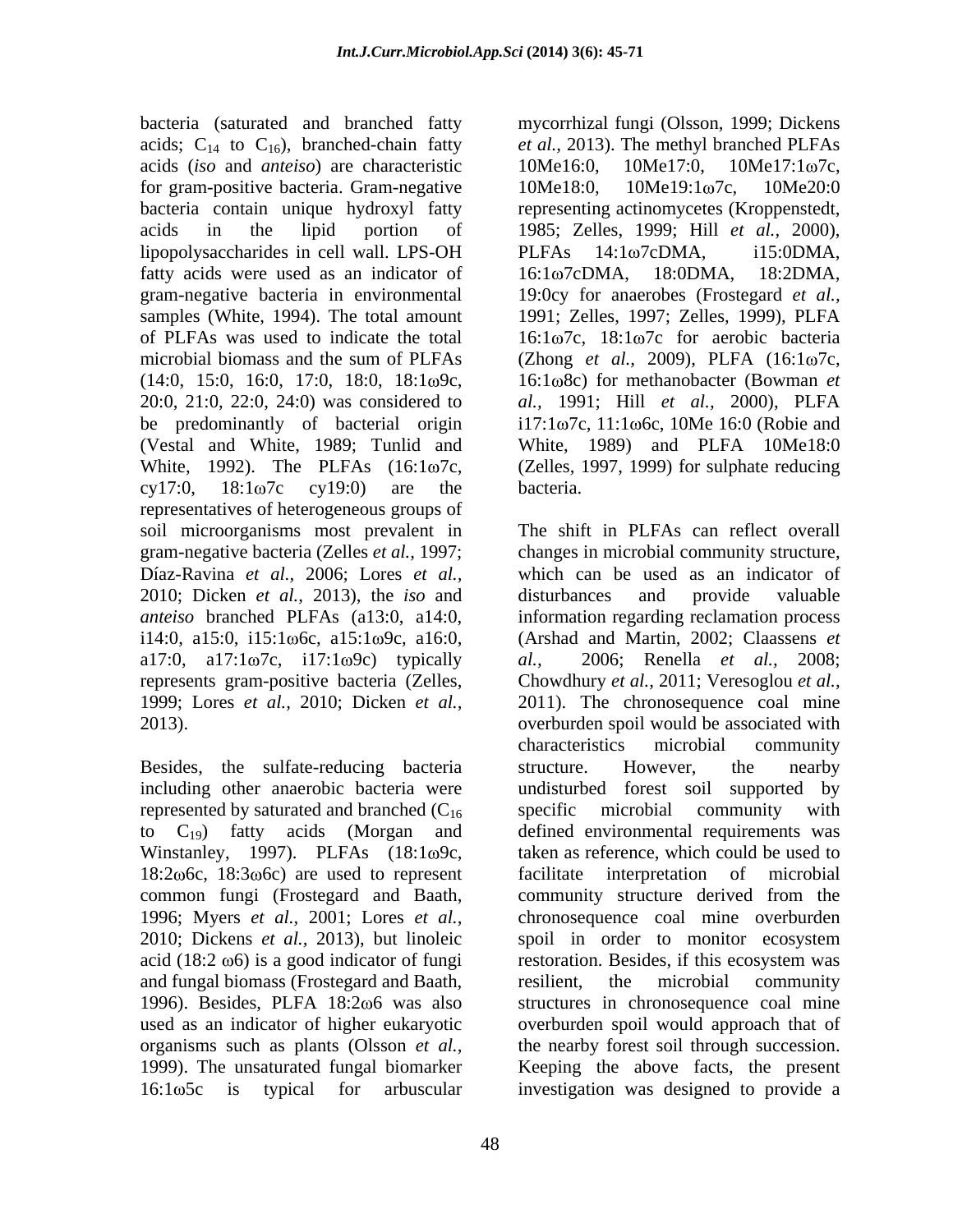comparative assessment of microbial representing three seasons during the study community structure in six different coal period *i.e.* summer (April), rainy (July) mine overburden spoil in chronosequence and winter (January). Each coal mine with respect to nearby forest soil, which overburden was divided into 5 blocks, and can be used as a valid monitoring tool to access the efficacy of reclamation process. collected randomly from (0-15) cm soil The fungal to bacterial PLFAs, and gram-<br>depth by digging pits  $(15 \times 15 \times 15 \text{ cm}^3)$ positive to gram-negative PLFAs ratio areferred to as 'sub-samples'. The subwithin the microbial community were samples collected from each block of an estimated in order to understand the overburden were thoroughly mixed to relationship between microbial community form one 'composite sample'. Thus from structure and ecosystem function. Further, the soil characteristics important in driving spoil samples were collected. Similar succession by shifting microbial sampling strategies were followed for community structure during restoration of different coal mine overburden  $(OB_0, OB_2,$ coal mine overburden spoil to nearby  $OB_4$ ,  $OB_6$ ,  $OB_8$  and  $OB_{10}$  as well as the

# **Study site**

The present study was carried out in the Basundhara (west) open cast colliery in Lipids extraction was performed and the Ib valley of Mahanadi Coalfields subjected to fractionation and the Ib valley of Mahanadi Coalfields subjected to fractionation and<br>Limited (MCL) Odisha India quantification using the procedure (Geographical location: 22º 03' 58" - 20º 04' 11" north latitude and 83º 42' 46" - 83º 44' 45" east longitude). The coal mine overburden spoil have been grouped into six different age series (fresh:  $OB_0$ , 2 yr:<br>  $OB_0$ , 2 yr:<br>  $OB_0$ , 2 yr:<br>  $OB_0$ , 2 yr:<br>  $OB_0$ , 2 yr:<br>  $OB_0$ , 2 yr:<br>  $OB_0$ , 2 yr:<br>  $OB_0$ , 2 yr:<br>  $OB_0$ , 2 yr:<br>  $OB_0$ , and<br>  $OB_0$ <br>  $OB_1$ <br>  $OB_2$ <br>  $A$  yr:<br>  $OB_4$  6 yr:<br>  $OB_5$  8  $OB_2$ , 4 yr:  $OB_4$ , 6 yr:  $OB_6$ , 8 yr:  $OB_8$  and 10 yr:  $OB_{10}$ ) since inception (Figure 1). Tropical dry deciduous forest was considered to be the natural vegetation of the site, which experiences a semi-arid climate (1300 mm rainfall  $y^{-1}$ , annual average temperature  $26^{\circ}$ C, and relative humidity 15%) with three distinct seasons

Sampling was done in accordance with the (Parkinson *et al.,* 1971) three times

forest soil was determined. nearby native forest soil (NF). The **Materials and Methods** sieved (0.2 mm) and stored at 4<sup>o</sup>C until from each block five spoil samples were depth by digging pits  $(15 \times 15 \times 15 \text{ cm}^3)$  $3<sub>1</sub>$  $)$ samples collected from each block of an each overburden, five composite mine spoil samples were collected. different coal mine overburden ( $OB_0$ ,  $OB_2$ ,  $OB_4$ ,  $OB_6$ ,  $OB_8$  and  $OB_{10}$ ) as well as the composite samples were homogenized, analyzed.

## **Phospholipid fatty acid (PLFA) analysis**

Limited (MCL), Odisha, India -1 , annual subjected to centrifugation at 2500 rpm for *i.e.* summer, rainy and winter. equal volumes of distilled water and **Soil sampling**  and incubated for 24hr for separation of  $\frac{1}{20}$  microbiological procedure stored at -20<sup>0</sup>C. Then the lipid classes Lipids extraction was performed and subjected to fractionation and quantification using the procedure described by Buyer *et al.* (2010), which is based on that of Bligh and Dyer (1959) as modified by White *et al.* (1979). Lyophilized soil sample (5g) dry weight was sonicated with a mixture containing phosphate buffer, methanol and chloroform  $(4:10:5 \frac{v}{v})$  for 10 mins in a sonicating water bath at room temperature, and was rotated end over end for 2hr at room temperature. The mixture was 10 mins, and the liquid phase was transferred followed by the addition of chloroform (5:5  $v/v$ ), shaken vigorously, two phases. The bottom (organic phase) was evaporated under nitrogen  $(N_2)$  and were separated by solid phase extraction (SPE) chromatography by washing the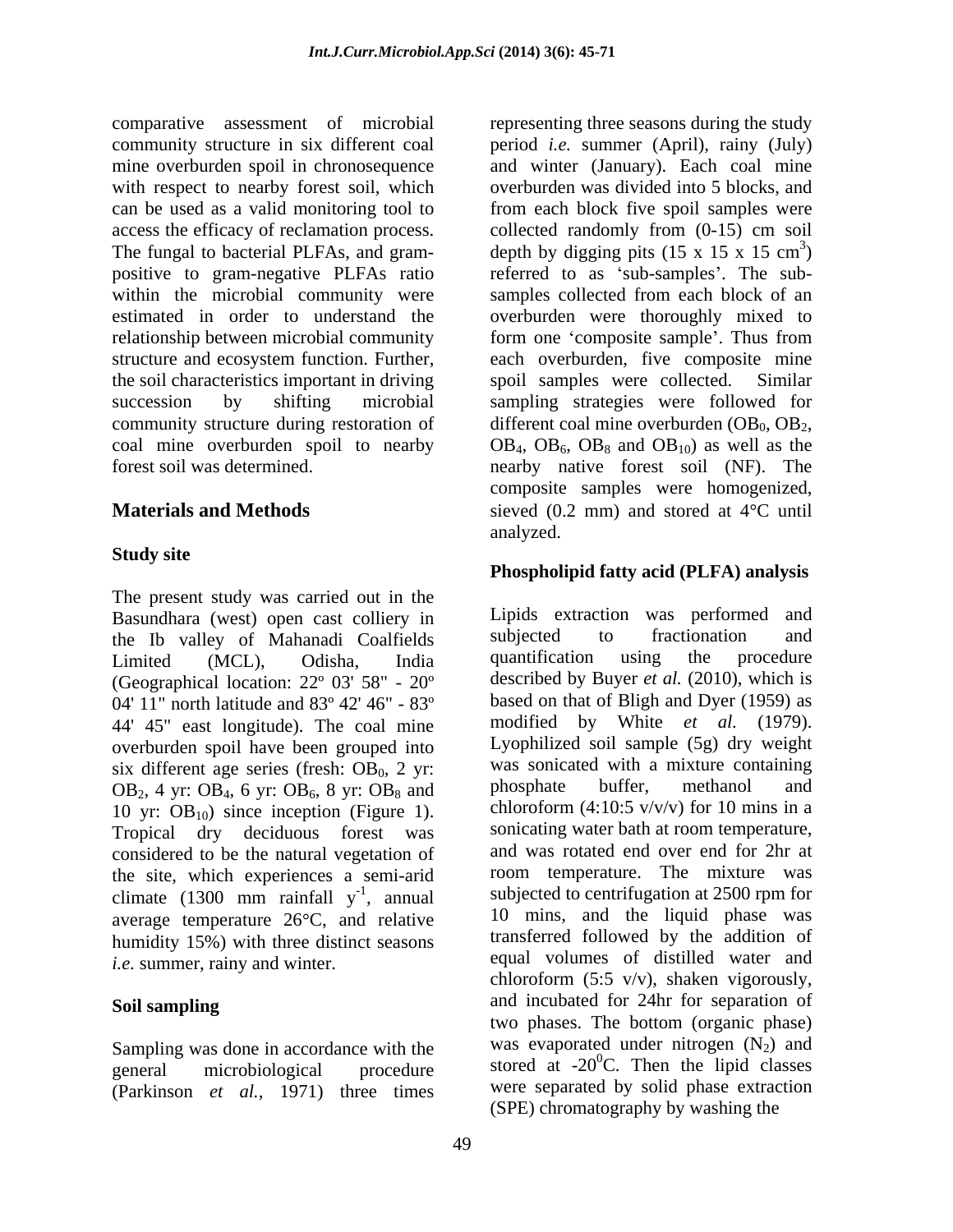

**Figure.1** Site map of Basundhara (west) open cast colliery, Sundargarh

silica gel column with chloroform and analysis of soil microbial community then, after loading the extract in including non-culturable microbes. chloroform the neutral, glyco and phospholipids were eluted with PLFA nomenclature follows the common chloroform, acetone and methanol convention of A:BoC (White *et al.*, respectively followed with the evaporation 1997), where the total number of C atoms of the phospholipids fraction under  $N_2$  and storing at  $-20^0$ C. The trans-esterification of fatty acids was performed with equal position of the double bond is defined by a volumes of methanol and toluene  $(1:1 \text{ v/v})$  symbol  $\omega$  followed by the number of following a mild, alkaline methanolysis of carbons C from the methyl end of the phospholipids by methanolic KOH at  $37^0C$  fatty acid molecule. The prefixes *cis* and for 15mins. The resulting ester-linked fatty *trans* configuration are indicated by c and acid methyl esters (FAME) was dissolved in a mixture containing isooctane or branching; *br* indicates an unknown hexane, acetic acid and double distilled methyl branch position; *cy* refers to water (2:0.3:2 v/v/v) and vortexed in order cyclopropyl fatty acids. Hydroxy groups to separate the phases. The top (organic) are indicated by 'OH'. 10Me indicates a phase was removed following the methyl group on the  $C_{10}$  atom from the extraction process repeatedly with addition carboxyl end of the molecule (Baath and of hexane, and the combined phase was evaporated under  $N_2$  and stored at -20<sup>0</sup>C. The extracts were cleaned up by SPE Statistical analysis using an  $NH<sub>2</sub>$  SPE column and the samples were dissolved in equal volumes of The PLFA profiles were analyzed using hexane: methyl tert- butyl ether (1:1 v/v) and was quantified by GC-MS. This Shannon's diversity index or Shannon-

convention of A:B $\omega$ C (White *et al.,* 1997), where the total number of C atoms in the fatty acids is denoted as  $A$ , and the number of double bonds as 'B'. The t; i and a refer to *iso* and *anteiso* methyl group on the  $C_{10}$  atom from the Anderson, 2003; Steenwerth *et al.,* 2003).

### **Statistical analysis**

method is simple, fast and is used for the Weaver index (*H*) was calculated: (-Sherlock PLFA tool (Version 1.1). The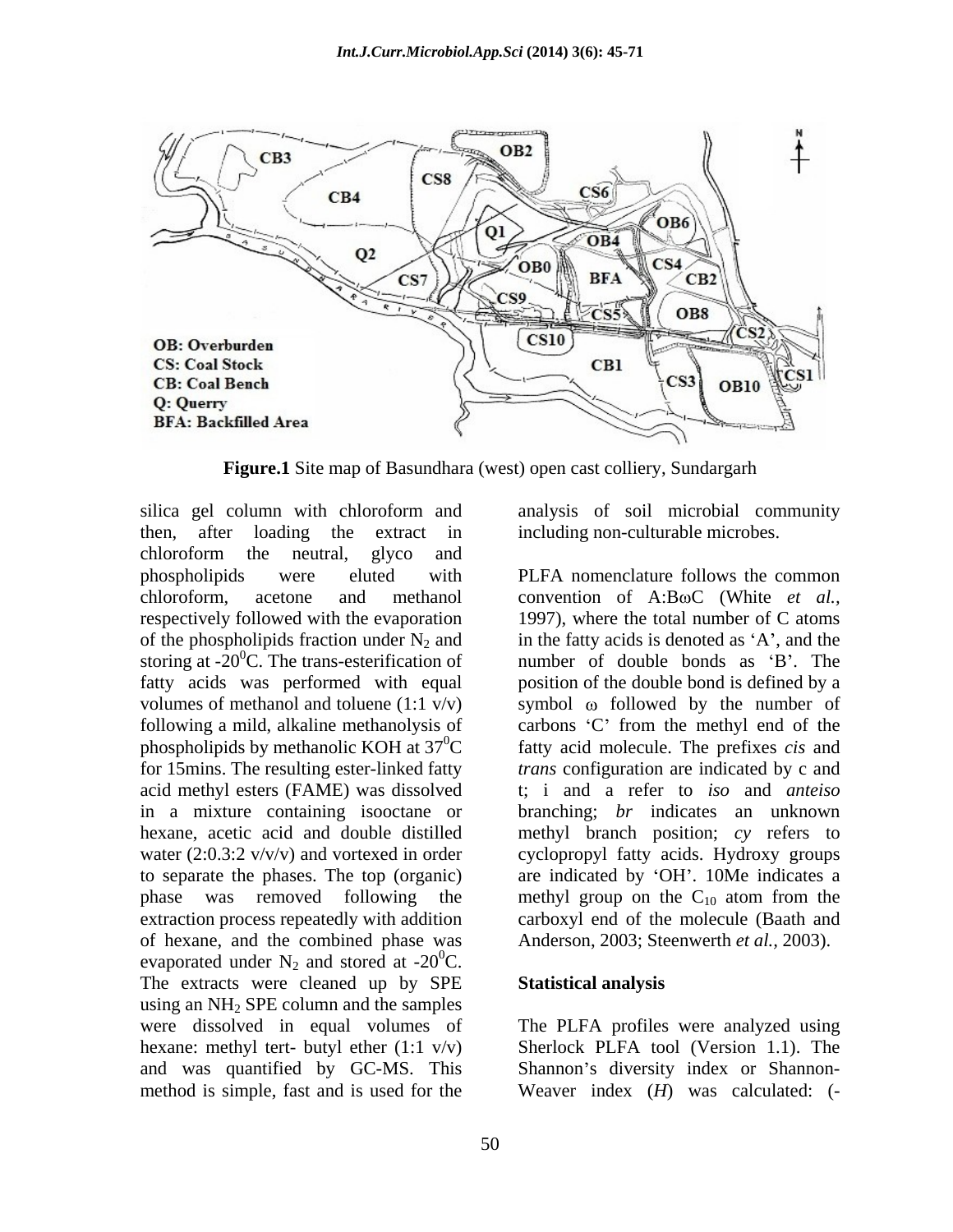$p_i$ ln $p_i$ ), where  $p_i$  is the peak area of the  $i^{\text{th}}$  al., 2013). is the peak area of the  $i<sup>th</sup>$  al., 2013). peak over the area of all peaks. Pielou's evenness index (*J*) was calculated as: (*H*/*Hmax*); where *H* is the no. derived from Shannon diversity index, and *Hmax* The relative contribution of 59 PLFAs is the maximum value of  $H$  ( $Hmax = lnR$ ; representing microbial community  $R = PLFA$  richness). Principal component analysis was performed using SPSS 18.0 coal mine overburden spoil in software. Cluster analysis based on distance matrix revealed the relatedness based on the relative distribution of 59 PLFAs across the sites. Redundancy three fungal PLFAs  $[18:1\omega9c$  (oleic acid), analysis (RDA) was performed using Microsoft Excel XLSTAT-2014 (Version 2.03). 2000; Myers *et al.,* 2001; Lores *et al.,*

Community level PLFA profiling have been found to be useful in detecting the responses of soil microbial communities to a varieties of land uses or disturbances in ecosystems (Yao *et al.,* 2000; Harris, 2003). Certain marker PLFAs can indicate relative amounts of certain functional groups of soil microorganisms (Zak *et al.,* 1994; Zelles, 1997). The qualitative and quantitative changes in microbial arbuscular mycorrhizal fungal PLFA community structure not only determine the microbial diversity, but also the function and nature of interactions among<br>the existing microbial species as well as<br>spoil (Dickens *et al.*, 2013). PLFA the existing microbial species as well as  $\qquad$  spoil (Dickens *et al.*, 2013). PLFA the physiological state of the ecosystem  $\qquad$  16:1 $\omega$ 5c derived from arbuscular the physiological state of the ecosystem. Besides, the existence of different functional groups responds differently to prevailing environmental conditions in different ecosystems, which influence the microbial community composition. There are useful biomarkers or signatures for fingerprinting the existence of soil  $10$ Me18:0 (1.25%) and  $10$ Me19:1 $\omega$ 7c<br>microbial community because of the (1.35%) were exhibited by OB<sub>0</sub> microbial community because of the relative abundance of certain PLFAs, which differ considerably among the specific groups of soil microorganisms<br>
(Zelles *et al* 1994; Hill *et al* 2000; Kaur and 0.28% of actinomycetes PLFA (Zelles *et al.,* 1994; Hill *et al.,* 2000; Kaur *et al.,* 2005; Lores *et al.,* 2010; Dickens *et* 

 $d = a^2$  2013) *al.,* 2013).

# **PLFA profiles of mine spoil samples**

**Results and Discussion** in NF, which accounted for 4.19%, 1.48% representing microbial community structure across six different age series coal mine overburden spoil in chronosequence as well as the nearby forest soil showed marked differences (Table 1). Higher relative abundance of 18:2 $\omega$ 6c (linoleic acid), 18:3 $\omega$ 6c (gammalinoleic acid)] (Olsson, 1999; Hill *et al.,* 2010; Dickens *et al.,* 2013) were observed in NF, which accounted for 4.19%, 1.48% and  $0.97\%$  respectively. PLFA  $18:1\omega$ 9c (oleic acid) is reported to be most common in fungal species (Zelles, 1999). High prevalence of fungal PLFA in NF may be attributed to the availability of high amounts of recalcitrant polymeric phenolic compounds (lignin and tannin), their ability and principally responsible for lignin degradation (Cairney and Meharg, 2002). Similarly, higher abundance of 16:1 5c (*cis-*11-palmitoleic acid) were observed in NF (5.21%) as compared to different age series coal mine overburden spoil (Dickens *et al.,* 2013). PLFA 16:1 $\omega$ 5c derived from arbuscular mycorrhizal fungi are known to contribute substantially to the fungal biomass in NF (Olsson, 1999), which responds to changes in easily available C (Frostegard *et al.,* 1996; Hackl *et al.,* 2005). Highest relative abundance of methyl branched PLFAs 10Me18:0 (1.25%) and 10Me19:1 $\omega$ 7c  $(1.35\%)$  were exhibited by  $OB_0$ representing actinomycetes (Kroppenstedt, 1985; Zelles, 1999; Hill *et al.,* 2000). Besides,  $OB_8$  and NF also exhibited 0.25% and 0.28% of actinomycetes PLFA 10Me20:0 respectively. Similarly, 0.14%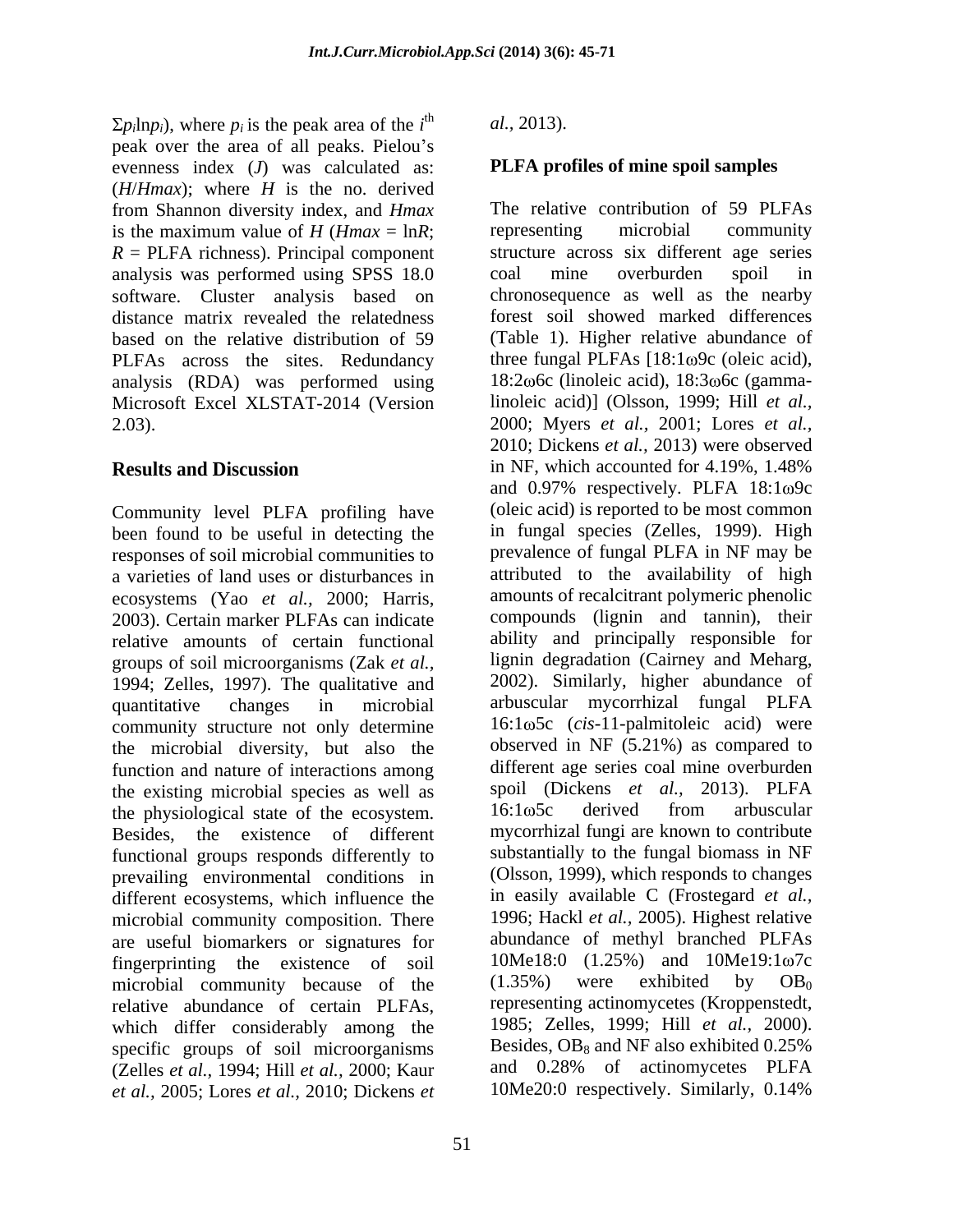of actinomycetes PLFA  $10$ Me $19:1\omega$ 7c as was exhibited by  $OB<sub>2</sub>$  (Table 1). However,

spoil in chronosequence as well as nearby forest soil can be classified into distinct microbial community structure such as aerobic prokaryotes (monounsaturated from  $C_{14}$  to  $C_{16}$ ), anaerobic bacteria

aerobic prokaryotes can occur both in contribution to the total PLFA content in gram-positive bacteria is very small (*e.g.* 20%), and thus MUFAs can be used as general biomarkers for gram-negative bacteria (Ratledge and Wilkinson, 1988). Higher level of unsaturated fatty acids with low levels of PUFAs supported the variation in lipid contributing microbial<br>bacterial dominance.<br>communities and environmental bacterial dominance.

exhibited by  $OB_8$  (46.47%) as compared to Branched-chain fatty acids have been used

the methanobacter PLFA 16:1 $\omega$ 8c (Hill *et* Branched-chain fatty acids (*iso* and *al.,* 2000) was neither exhibited by the *anteiso*) are characteristics of gram different age series coal mine overburden positive bacteria, whereas *cyclopropyl*  spoil nor by the nearby NF soil. fatty acids are common in some gram- **Distribution of PLFAs** bacteria (Ratledge and Wilkinson, 1988). The relative distribution of PLFAs in six of branched and MUFAs have been used different age series coal mine overburden as a marker for the proportion of gram biomarker for bacteria including anaerobic and sulfate-reducing bacteria. negative and anaerobic gram-positive The differences in the relative distribution positive and gram-negative bacteria (Morgan and Winstanley, 1997).

fatty acids: MUFA), microeukaryotes hydroxyl fatty acids in lipid portion of (polyunsaturated fatty acids: PUFA), lipopolysaccharides in cell wall, which is gram-positive and other anaerobic bacteria used as an indicator of gram-negative (saturated and branched fatty acids ranges bacteria in environmental samples (Parker (saturated and branched fatty acids ranges from the study that the soil microbial from  $C_{16}$  to  $C_{19}$ ) (Morgan and Winstanley, groups with hydroxyl fatty acids were 1997). confined to  $OB_0$  (0.09%) and  $OB_2$ The PUFAs are considered to be the methyl branching PLFAs was observed in signature acids for eukaryote, which  $OB_0 (0.78\%)$ , as compared to different age ranges from  $35.01\%$  (OB<sub>8</sub>) to  $57.09\%$  series coal mine overburden spoil (Table  $(OB<sub>0</sub>)$  (Table 2). The MUFAs representing 2). However, the distribution of MUFAs gram-negative and gram-positive bacteria 50.92% respectively (Table 2). Besides, that ranges from  $3.36\%$  (OB<sub>6</sub>) to 19.68% highest level of PLFAs  $18:1w9c$  (3.86%)  $(OB<sub>10</sub>)$ . However, their relative and 18:2w6,9c (1.41%) representing fungi The gram-negative bacteria contain unique *et al.,* 1982; White, 1994). It is evident (0.12%). Higher relative abundance of series coal mine overburden spoil (Table and PUFAs in NF accounted to 8.21% and highest level of PLFAs 18:1w9c (3.86%) were observed in NF as compared to different age series coal mine overburden spoil. The contract of the contract of the contract of the contract of the contract of the contract of the contract of the contract of the contract of the contract of the contract of the contract of the contract of the con

Highest level of straight chain PLFAs was Claassens et al., 2006), as well as other soils. Branched chain PLFAs varies during the spontaneous succession on from 6.75% (OB<sub>4</sub>) to 11.45% (OB<sub>0</sub>). mine overburden spoil across the sites The study indicated that the differences in PLFA profiles could be attributed to the variation in lipid contributing microbial communities and environmental conditions (Rajendran *et al.,* 1995; Claassens  $et \ al., \ 2006$ ), development of microbial communities mine overburden spoil across the sites (Urbanova *et al.,* 2011).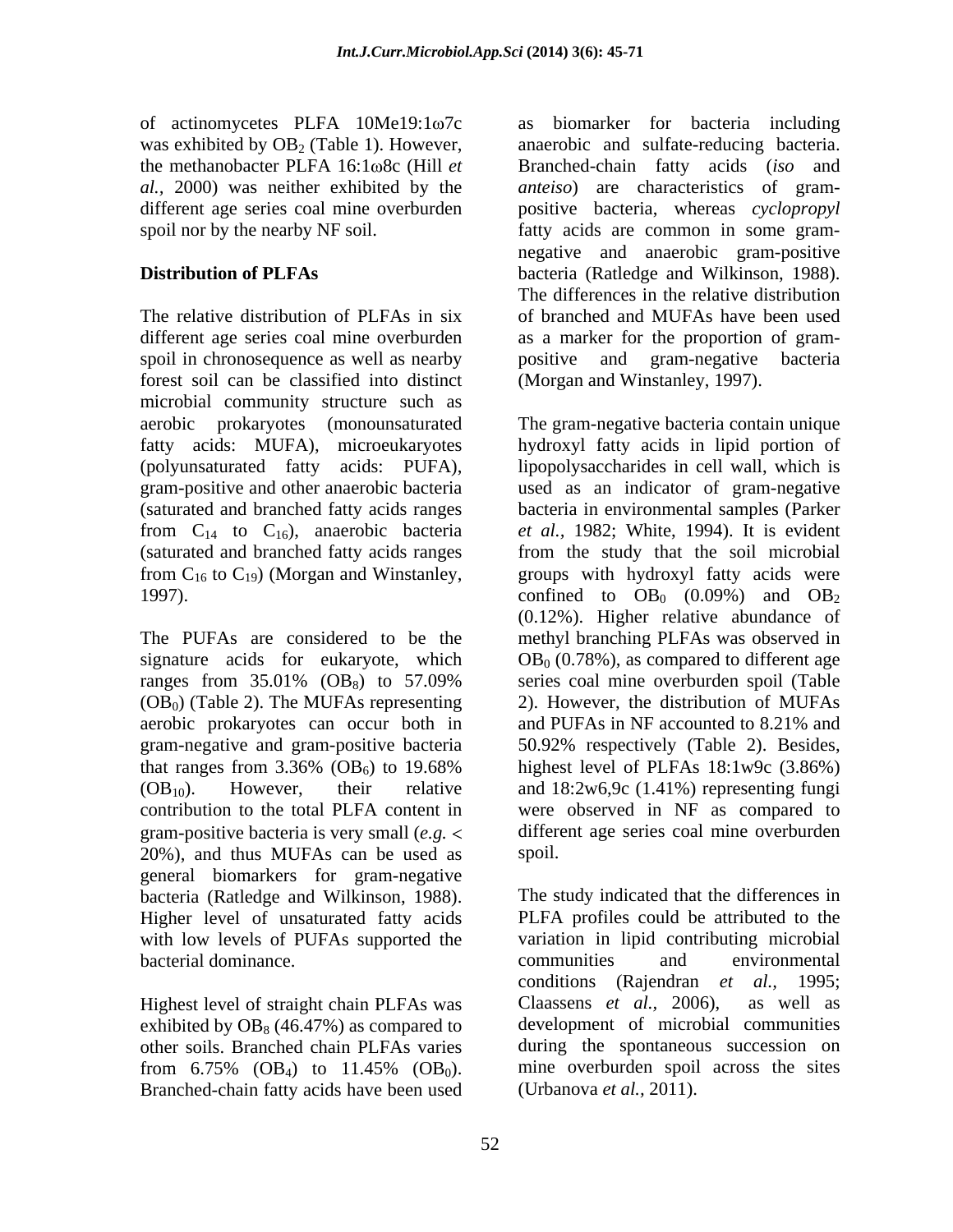disturbances either by altering PLFA composition in microbial membrane distribution of anaerobes (4.77%) observed across different age series coal mine overburden spoil profiles as well as actinomycetes (Kroppenstedt, 1985;

The fresh coal mine overburden spoil to withstand water stress (low water (OB0) represents a disequllibriated potential) by resisting plasmolysis and geomorphic system with altered physico- maintaining cell turgor by accumulating chemical properties and the resultant biotic deficiency, which disrupt the 'geologysoil-plant' stability and the pedogenic In addition, they are filamentous, enabling processes (Claassens *et al.,* 2006; them to bridge air gaps between thin water Urbanova *et al.*, 2011; Maharana and Patel films that occur in soil pore spaces during 2013a). Higher levels of MUFA (Parkes soil desiccation (Moore-Kucera and Dick, and Taylor, 1983; Rajendran *et al.,* 1995) with lower level of PUFA were reported as the biomarker for gram-negative bacteria  $\qquad$  abundance in OB<sub>0</sub> (0.51%). However, it is (Ratledge and Wilkinson, 1988) that evident from the data that  $OB_0$  was found explained the abundant distribution of to be devoid of methanobacter population gram-positive bacteria in  $OB_0$  (14.58%). due to the absence of PLFA 16:1 $\omega$ 8c, Besides, the presence of hydroxy PLFAs which reflects the distribution of revealed the higher occurrence of gram-<br>methanobacter (Hill *et al.*, 2000). Lower negative bacteria (Parker *et al.*, 1982; longer chain fatty acids in OB<sub>0</sub> (51.96%) White, 1994) in  $OB_0$  (27.18%) as compared to different age series coal mine microeukaryotes (Smith *et al.,* 1986). The overburden spoils as well as NF (Table 3). Study indicated that the mode of action of Further, higher level of gram-positive bacteria (14.58%) and anaerobes (4.77%) microbial membrane proteins resulting were also estimated in  $OB_0$ , which may be disturbances in protein conformations and due to the higher occurrence of branched activities (Frostegard *et al.*, 1993; chain fatty acids (Parkes and Taylor, 1983), and abundantly distributed in anaerobic bacteria and gram-positive The ability of soil to maintain microbial bacteria (Guckert *et al.,* 1985). The study revealed higher relative dominance of gram-negative bacterial PLFAs in metal disturbance defines the resistance capacity

**Microbial community composition** contaminated soil (OB<sub>0</sub>) with concomitant PLFAs have several features that reinforce (Frostegard *et al.,* 1993; Zelles, 1994; Liao their use as indicator of environmental *et al.,* 2005) in chronosequence coal mine stress. They respond to environmental overburden spoil over time. Higher level (phenotypic plasticity) or shifting in soil (Frostegard *et al.,* 1991; Zelles, 1997; microbial community structure (Kaur  $et$   $\qquad$  Zelles, 1999) in  $OB<sub>0</sub>$  as compared to *al.,* 2005). Marked differences in different age series coal mine overburden microbial community composition were spoil as well as NF. The methyl-branched forest soil (Table 3). Zelles, 1999; Hill *et al.,* 2000) in OB0 decrease in gram-positive bacterial PLFAs of DMA PLFAs revealed the highest distribution of anaerobes (4.77%) PLFAs showed dominance of actinomycetes (Kroppenstedt, 1985; (0.99%), which may be due to their ability compatible solutes (proline and glycerol).

> 2008). Lower fungal PLFAs  $(18:1\omega$ 9c,  $18:2\omega$ 6,9c) suggested minimal fungal evident from the data that  $OB_0$  was found which reflects the distribution of indicated comparatively lower input from heavy metals seems to interact with activities (Frostegard *et al.,* 1993; Rajapaksha *et al.,* 2004; Liao *et al.,* 2005).

community composition, nutrient concentration and functioning after a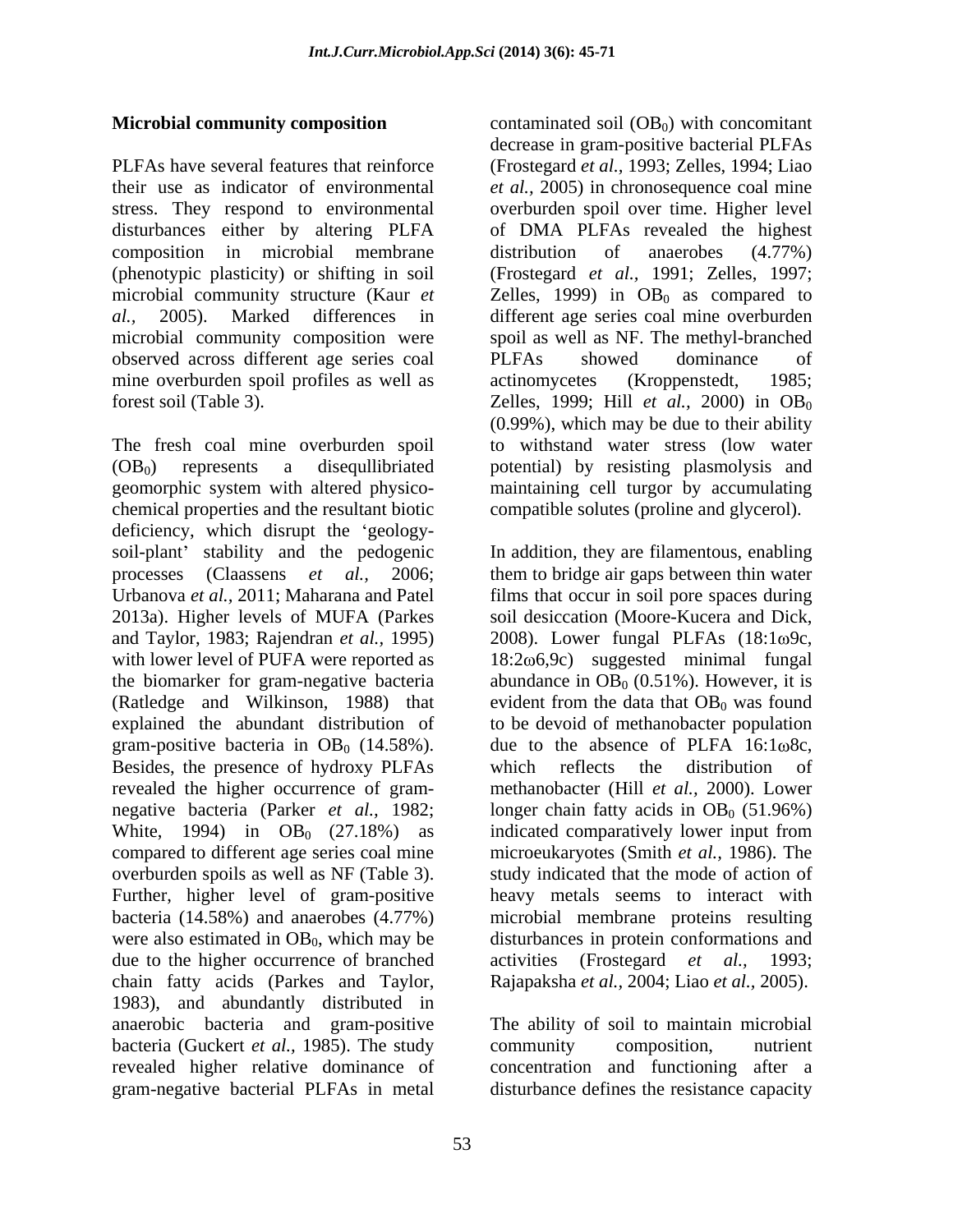of a system. Resilience refers to the response of the system impacted by a state of system. In addition to the abiotic composition in different age series coal mine overburden spoil in chronosequence (Table 3).  $\qquad \qquad$  of branched chain fatty acids in OB<sub>6</sub>.

Besides, higher level of gram-positive (Table 3). Higher level of fungal PLFAs  $OB<sub>0</sub>$  due to the gradual establishment of methanobacter was not observed in  $OB<sub>2</sub>$  dominance in  $OB<sub>10</sub>$  (0.63%) as compared

disturbance, and can be defined as the rate higher occurrence of long chain fatty acids of recovery in the original versus restored and PUFA supported the higher level of factors, soil microbial community  $(59.58%)$  as compared to  $OB<sub>0</sub>$ . Thus, the composition is considered as one of the recovery of resource heterogeneity and major components of soil resilience due to pool sizes following restoration would their key role in nutrient cycling. indicate resilience of the system and Therefore, the microbial community variation in soil microbial community due to the absence of 10-methyl branched fatty acids and PLFA  $16:1 \omega$ 8c. Further, distribution of microeukaryotes in  $OB<sub>2</sub>$ composition.

over time should be compared with  $OB_0$ . <br>Comparatively higher levels of MUFA gram-negative bacteria in  $OB_4$  (16.23%) (Parkes and Taylor, 1983; Rajendran *et al.*, than  $OB_6$  (15.85%), which may be due to 1995) with lower level of PUFA were the higher level of MUFA in OB4 (Parkes observed in  $OB_2$  with respect to  $OB_0$ , and Taylor, 1983; Ratledge and which explained the higher occurrence of Wilkinson, 1988; Rajendran *et al.*, 1995). gram-negative bacteria in  $OB_2$  (22.23%). Similarly, higher relative distribution of Besides, the relative dominance of gram-negative bacteria was observed in hydroxy PLFAs in  $OB_2$  revealed the  $OB_8$  (16.67%) as compared to  $OB_{10}$ higher occurrence of gram-negative (14.92%). However, higher level of gram bacteria (Parker *et al.*, 1982; White, 1994) positive bacteria was observed in OB<sub>6</sub> in  $OB_2$  as compared to different age series (13.81%) as compared to  $OB_4$  (10.11%), coal mine overburden spoils as well as NF which may be due to the higher occurrence bacteria in OB<sub>2</sub> (13.42%) may be due to compared to OB<sub>10</sub> (11.98%). Lower level the higher occurrence of branched chain  $\qquad$  of anaerobes was estimated in  $OB_6$ fatty acids. Because of the lower  $(3.48%)$  as compared to  $OB_4$   $(3.99%)$ , occurrence of DMA PLFAs, lower level of which may be due to the lower occurrence anaerobes in OB<sub>2</sub> (3.44%) was observed of DMA PLFAs. Similarly,  $OB_{10}$  (3.57%)  $(18:1\omega$ 9c) revealed higher fungal compared to  $OB_8$  (3.87%). The dominance in  $OB_2 (0.82%)$  as compared to distribution of actinomycetes was not vegetation, plant inputs of litter and absence of the methyl-branched PLFAs. exudates (Potthoff *et al.,* 2006; Yu and However, the methyl-branched PLFAs Ehnerfeld, 2010). The methyl-branched representing actinomycetes (Kroppenstedt, PLFAs reflect the actinomycetes 1985; Zelles, 1999; Hill *et al.,* 2000) was (Kroppenstedt, 1985; Zelles, 1999; Hill  $et$  found to be higher in  $OB_8$  (0.33%), which *al.,* 2000), which was found to be was found to be higher as compared to comparatively less in  $OB_2$  (0.53%) as  $OB_{10}$  (0.15%). Higher level of fungal compared to  $OB_0$ . The distribution of PLFAs (18:1 $\omega$ 9c) revealed higher fungal PLFA profiles suggested higher level of gram-negative bacteria in  $OB<sub>4</sub>$  (16.23%) and Taylor, 1983; Ratledge and Wilkinson, 1988; Rajendran *et al.,* 1995). of branched chain fatty acids in  $OB_6$ .<br>Similarly, higher level of gram-positive bacteria was observed in  $OB_8$  (13.12%) as exhibited lower level of anaerobes as observed in  $OB_4$  and  $OB_6$  due to the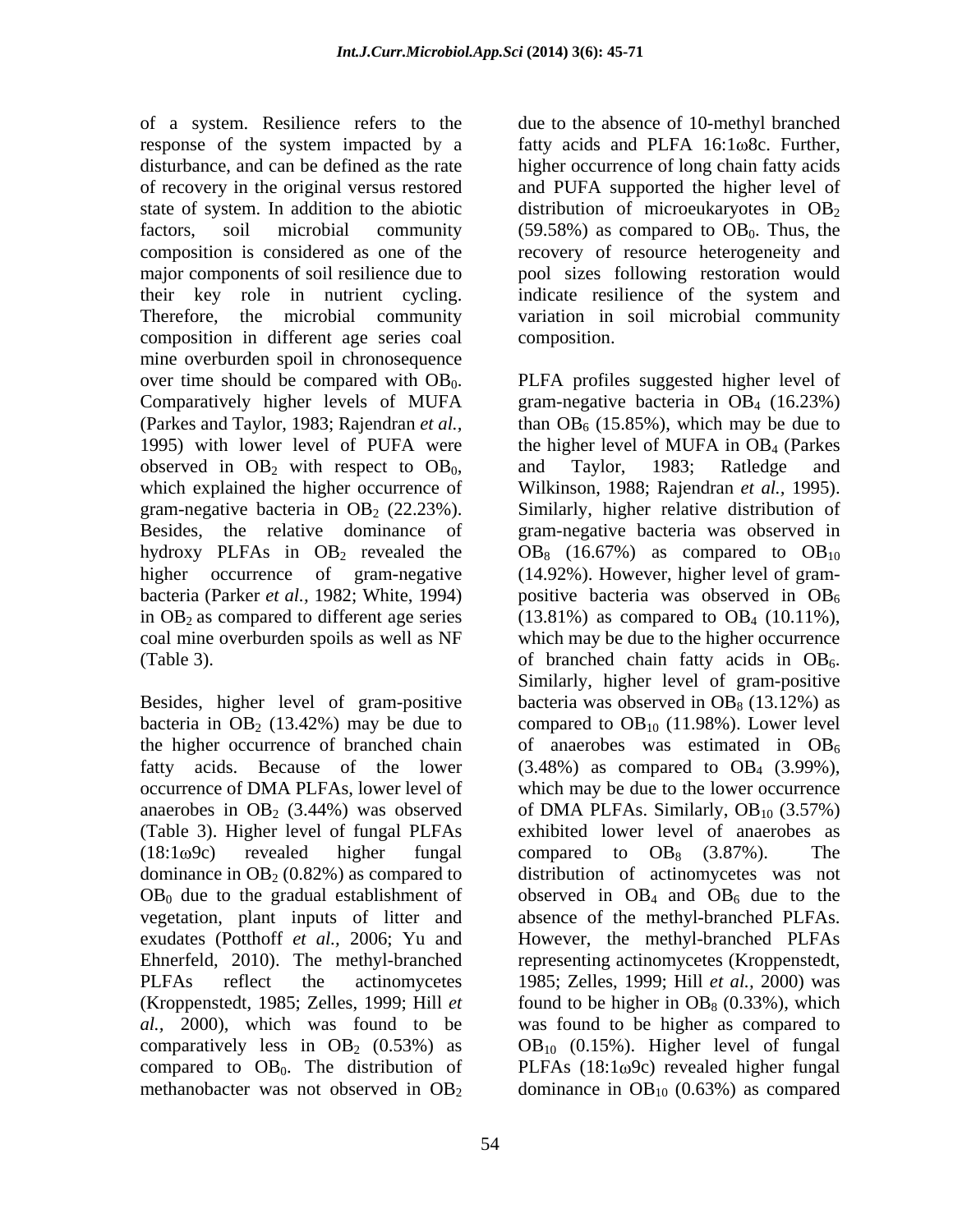acids indicated comparatively higher input  $16:1\omega$ 7c,  $16:1\omega$ 9c, cy17:0, 17:1 $\omega$ 9c,

The level of distribution of gram-positive, Fierer *et al.,* 2003). The analysis revealed gram-negative bacteria and anaerobes in that the mean ratio of gram-positive to nearby NF was found to be 9.48%, 12.93% and 3.57% respectively (Table 3). Higher relative abundance of gram- was found to be minimum in NF (1.250) negative as compared to gram-positive bacteria in NF indicating the profound effects of plants have on soil development and lipid profiles. Highest abundance of This was mainly attributed to the increase arbuscular mycorrhizal fungi (2.77%), in gram-negative bacteria, thus suggesting fungi (1.25%) and microeukaryotes that the gradual improvement in organic (69.56%) were observed in NF, which carbon in a chronosequence coal mine may be due to the greater litter inputs and overburden spoil due to vegetation root turnover, and symbiotic nitrogen fixation contributed to the formation of Patel, 2013b) provided a more stable and highly localized soil resources readily available substrate for supporting characterized by higher concentrations of higher levels of microbial activity of C and N that are believed to support more gram-negative bacteria (Peacock *et al.,* diverse population of heterotrophic soil 2001). Several investigators have reported microorganisms. Further, fungi are that the gram-negative bacteria were uniquely adapted to degrade substrate mainly associated with monounsaturated (lignin), and formation of organic matter fatty acids (MUFA), which corresponds to (Cairney and Meharg, 2002). Comparative the gradual increase in organic matter analysis of the level of distribution of content and high substrate availability PLFAs across the sites suggested that the (Bossio and Scow, 1998; Zelles *et al.,* heavy metal contamination in mine 1992). overburden spoil (Frostegard *et al.,* 1993; Pennanen *et al.,* 1996; Zelles, 1999; Rajapaksha *et al.,* 2004; Liao *et al.,*2005) resulted a decrease in PLFAs (a15:0, aboveground and belowground inputs  $16:1\omega$ 5c,  $18:1\omega$ 7c,  $18:1\omega$ 9c,  $18:2\omega$ 6c, would influence soil microbial community 18:3 $\omega$ 6c) in OB<sub>0</sub> as compared to by affecting the C inputs from root undisturbed nearby NF soil. exudates and litter (Myers *et al.,* 2001) in

gram-positive to gram-negative bacteria

to  $OB_8$  (0.59%). Similarly, higher relative ratio in different age series coal mine distribution of PLFA  $16:1\omega$ 5c reflects the overburden spoil as well as the nearby NF dominance of arbuscular mycorrhizal soil were as follows: i14:0, i15:0, a15:0, fungi in OB<sub>10</sub> (0.52%) as compared to OB<sub>8</sub> i16:0, 10Me16:0, i17:0, a17:0, 10Me17:0  $(0.25\%)$ . Further, higher longer chain fatty for gram-positive bacteria, and  $15:1\omega$ 4c, from microeukaryotes in  $OB_{10}$  (68.25%) 18:1 $\omega$ 7c, 18:1 $\omega$ 9c, cy19:0; cy19:0 $\omega$ 7c for as compared to OB<sub>8</sub> (65.18%) gram-negative bacteria (Frostegard *et al.,*  $16:1\omega$ 7c,  $16:1\omega$ 9c, cy17:0, 1996; White *et al.,* 1996; Zelles, 1997; gram-negative significantly decreased from  $OB_0$  (7.478) to  $OB_{10}$  (1.795), and as compared to different age series coal mine overburden spoil (Figure 2).

> development over time (Maharana and 1992).

Further, the PLFA markers used to spoil in course of time suggesting the quantify the relative abundance of specific process of restoration (Claassens *et al.,* the study indicated that the combined effects of changes in both a chronosequence coal mine overburden 2006; Urbanova *et al.,* 2011).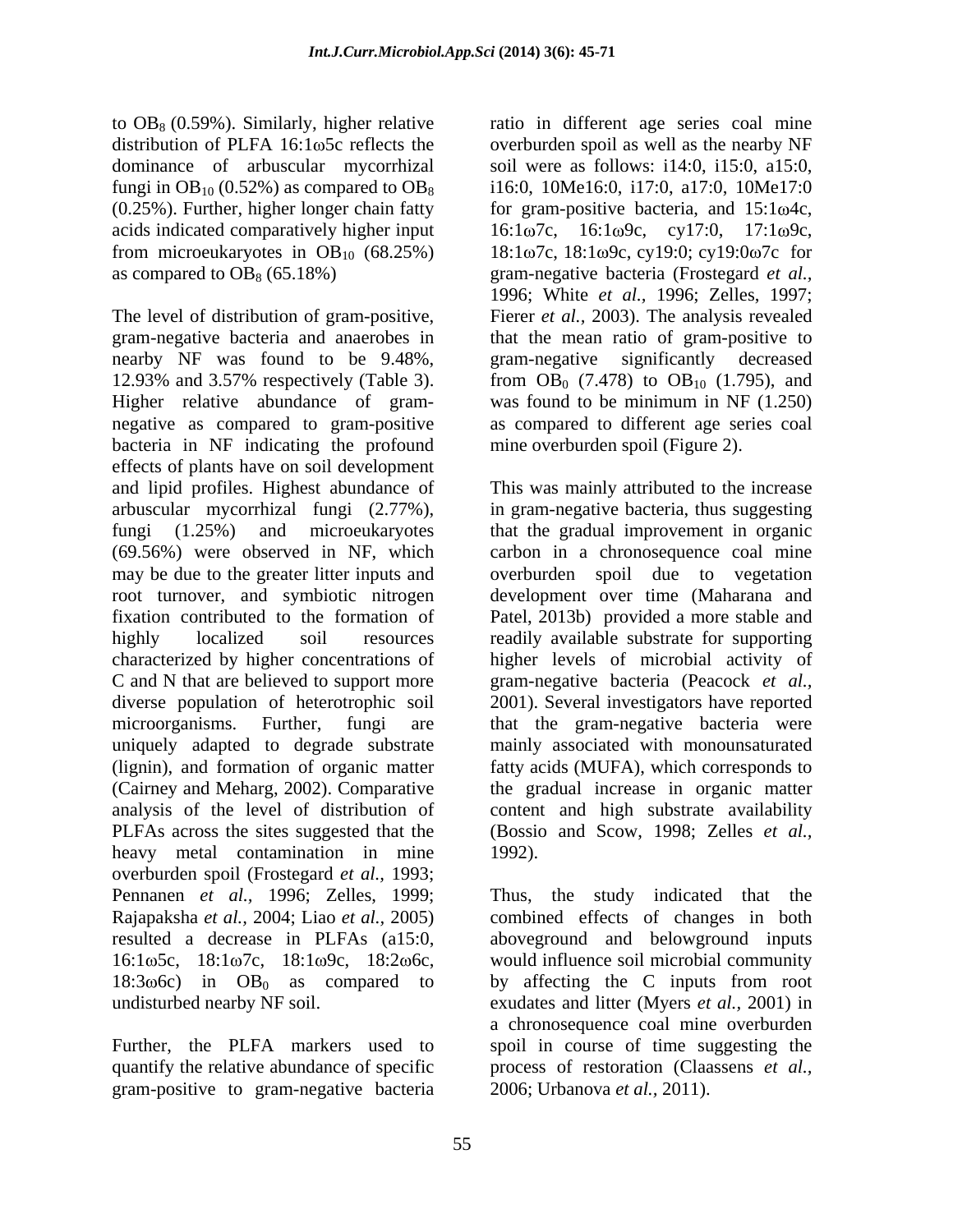The ability of an ecosystem to withstand diversity. Thus, the value of diversity extreme disturbances may contribute to index increases when both the number of microbial community structure and hence microbial diversity. Diversity index is a accounts for the existence of different Shannon-Weaver index (*H*) has been a microbial community) because of the study revealed a significant variation in PLFA richness, Shannon diversity index, chronosequence as well as nearby NF soil other soil profiles. The Shannon diversity 2.2629 (OB<sub>6</sub>) to 2.8385 (OB<sub>8</sub>). which represents the quantum of soil

measure of diversity index, which subsystem (Insam and Domsch, 1988). quantifies how equal the community is numerically. The evenness of a **Fungal:bacterial biomass ratio** community represented by Pielou's evenness index (*J*) is constrained between 0 and 1. The evenness of PLFA reflects and fungal physiology and ecology would the broad-scale changes in terms of the suggest that the biogeography of each relative dominance of certain microbial group would be controlled by separate groups (Kaur *et al.*, 2005). The Pielou's edaphic factors, which may vary among evenness index (*J*) based on the different soil profiles (Van dar Wal *et al.,* distribution of 59 PLFAs across the sites 2006). As the bacteria and fungi are likely varies from  $0.7120 \text{ (OB}_6)$  to  $0.7952 \text{ (OB}_4)$  to have distinct functional roles in

**Shannon-Weaver diversity index** of PLFAs or less variation in community between microbial groups, greater is the diversity. Thus, the value of diversity types of PLFAs and evenness increases.

quantitative measure, which not only Further, the Shannon diversity index based PLFAs richness (*R*), but also accounts how groups with respect to different coal mine evenly they are distributed (evenness). The overburden spoil as well as nearby forest popular diversity index frequently used in Weaver index in  $OB_2$  (1.0676) suggesting microbial ecology studies. The bacterial higher population diversity as compared to and fungal PLFAs are used as a measure  $OB_0$  (0.6417). Similarly, higher level of of the relative distribution of different microbial diversity was exhibited by  $OB_6$ microbial groups (fingerprints of soil  $(0.9827)$  as compared to  $OB<sub>4</sub>$  (0.9611). relative abundance of certain PLFAs microbial diversity than  $OB_8$  (1.0340), (Bardgett and McAlister, 1999), which which indicated that the microbial differ considerably among different communities in less disturbed ecosystems microbial groups (Zelles *et al.*, 1994). The like OB<sub>10</sub> may be dynamic in terms of and evenness across different age series composition (Steenwerth *et al.,* 2003). coal mine overburden spoil in Besides, the differences in microbial (Table 4). Greater PLFA richness (*R*) was diversity among different age series coal attributed by  $OB_8$  (45) as compared to mine overburden spoil may be attributed index (*H*) across the sites varies from nutrient to soil nutrients ratio (MB-C:OC), Besides, the evenness is defined as a biomass, and functional index of the soil on the distribution of different microbial soil was calculated. Higher Shannon- Further,  $OB_{10}$  (0.8579) exhibited lower functional responses to a perturbation but more resistance to changes in community structure and associated to the variation in microbial biomass nutrient to soil nutrients ratio (MB-C:OC), which represents the quantum of soil nutrients reflected in the microbial

(Table 4). The more even the distribution different soil profiles, a more robustThe fundamental differences in bacterial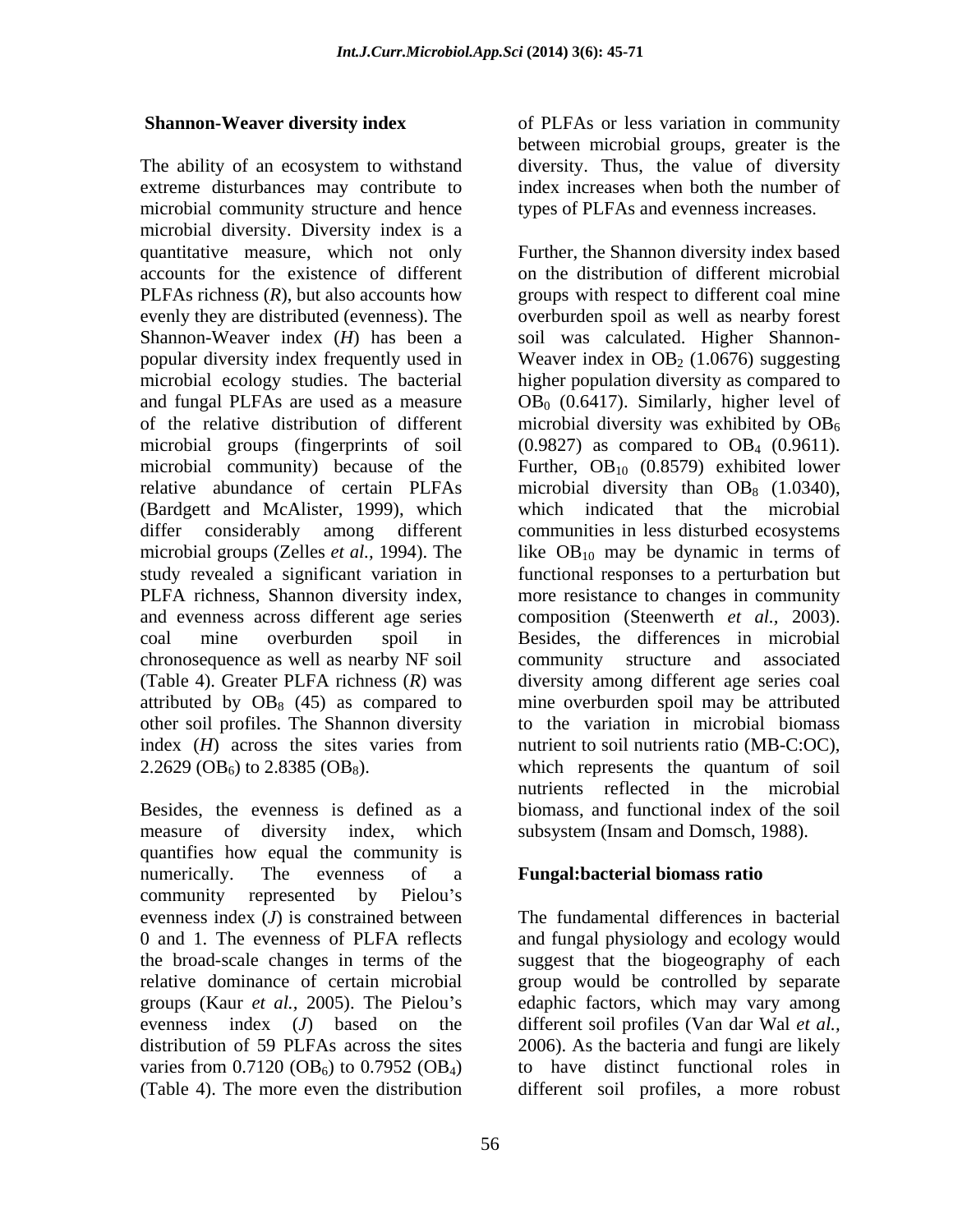microbial groups will improve our ability

The fungal biomass was calculated based fungal to bacterial ratio, it was observed on the relative distribution PLFA  $18:2\omega$ 6c that the F:B ratio was higher in forest soil across the sites. Similarly, the total (Bailey *et al.,* 2002; Fierer *et al.,* 2005; bacterial biomass was obtained by Hogberg *et al.,* 2007). Besides, NF summation of the distribution of PLFAs appeared to be set apart from other soil 14:0, 15:0, a15:0, i15:0, i16:0, 16:1ω7c, profiles by a higher abundance of 16:1ω11c, 10Me 16:0, 17:0, a17:0, cy17:0, i17:0, 17:1 $\omega$ 8c, 10Me 17:0, 18:0 2OH, which may be better able to cope with 18:1 $\omega$ 5c, 18:1 $\omega$ 7c, 10Me 18:0, 19:1 $\omega$ 6c available N and organic matter. Higher and cy19:0 8c (Fraterrigo *et al.,* 2006). F:B ratio in NF can be explained on the An index of fungal to bacterial (F/B) ratio basis of the existence of higher relative of the microbial biomass was used to study distribution fungal PLFAs (1.25%) as the state of soil microbial community in response to different environmental was reported to be a potential tool to McAlister, 1999; Bailey *et al.,* 2002;

Comparatively higher F:B ratio was OB<sub>2</sub> (0.0277). In addition, OB<sub>8</sub> (0.0757) 1997). exhibited higher F:B ratio as compared to  $OB<sub>6</sub>$  (0.0649). However, the difference in Further, the change in microbial F:B ratio in chronosequence mine community structure inhabiting in to extreme environmental conditions as variability in soil pH, moisture content, well as heavy metal contamination nutrient availability could affect microbial (Frostegard *et al.,* 1993; Pennanen *et al.,* 1996; Zelles, 1999; Liao *et al.,* 2005). overburden spoil, which may be due to the environment. Differences in soil pH can

understanding of the specific effects of higher prevalence of fungal PLFAs land-use and edaphic factors on these two exhibiting higher C:N ratio and low bulk to predict the specific effects of land-use capacity of fungi for translocation N to C changes on soil microbial community sources is thought to be important in NF structure and function (Claassens *et al.,* with high C:N ratio (Bailey *et al.,* 2002; 2006). Bardgett and McAlister, 1999). In density (Maharana and Patel, 2013a). The accordance with multiple surveys of arbuscular mycorrhizal fungi (2.77%), compared to coal mine overburden spoil.

stresses (Kaur *et al.,* 2005). The F:B ratio In addition, NF was supported with discriminate the disturbed from correlated with factors that define the undisturbed soil system (Bradgett and land-use history and the associated soil Claassens *et al.,* 2006; Moore-Kucera and composition (Steenwerth *et al.,* 2003; Dick, 2008). Claassens *et al.,* 2006). The study The F:B ratio exhibited an increasing trend have lower F:B ratio (Bradgett *et al.,* from  $OB_0$  (0.0216) to  $OB_{10}$  (0.0990). 2001), whereas the organically managed estimated in OB<sub>4</sub> (0.0307) as compared to conventional system (Bradgett *et al.*, distinct microbial communities that are correlated with factors that define the quality influence microbial community indicated that the disturbed ecosystems soil systems have increased F:B ratio than 1997).

overburden spoil was less pronounced due different landscape caused by spatial Highest F:B ratio was observed in NF providing insight how these microbes (0.1128) as compared to different mine could affect the fertility status of soil Further, the change in microbial community structure inhabiting in variability in soil pH, moisture content,<br>nutrient availability could affect microbial transformations altering nutrient cycling processes, which will be useful in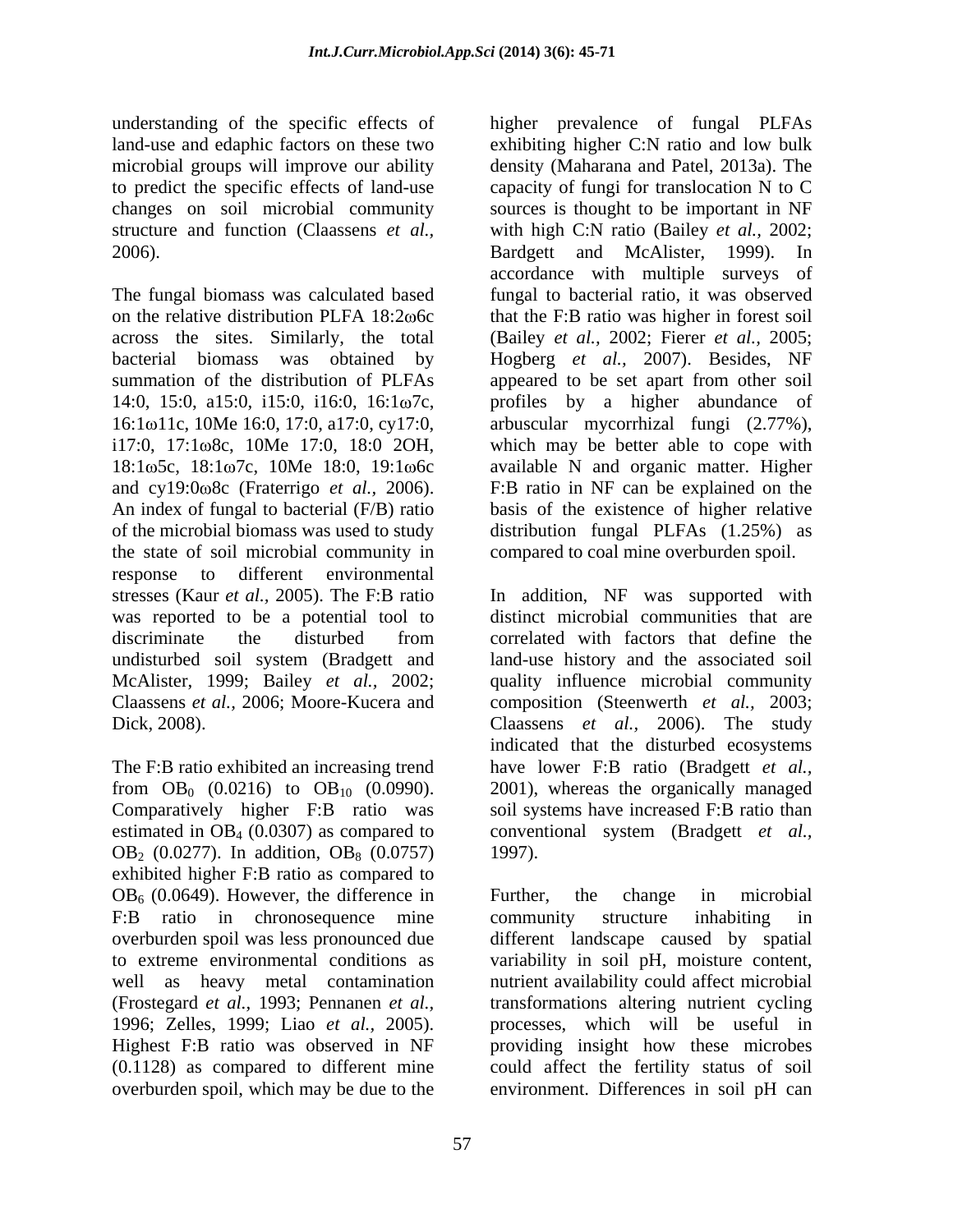arise due to variation in vegetation type, positive correlation with F:B ratio (r = soil type and management regime. Thus, soil pH may serve as a convenient 61.48% of the variability in F:B ratio integrating variable representing the across the sites (Figure 3b). Changes on physico-chemical characteristics of a soil moisture can affect the composition particular soil and reasonably a good and function of soil microbial community predictor of microbial community due to differences in drought tolerance composition (Fierer and Jackson, 2006; among taxonomic and functional groups of Lauber *et al.*, 2008). The decline in soil microorganisms (Gray *et al.*, 2011; Zhou pH from NF to  $OB_0$  (Maharana and Patel, *et al.*, 2014). 2013a) may be one of the major constraints/stress shifting microbial **Cluster analysis** community structure under low soil pH (Hackl *et al.,* 2005). Comparative analysis of F:B ratio suggested that lower pH (Bath different coal mine spoil as well as nearby and Anderson, 2003) resulted a decrease in forest soil profiles were subjected to PLFAs  $(a15:0, 16:1\omega 5c, 18:1\omega 7c,$  cluster analysis based on the distance  $18:1\omega$ 9c,  $18:2\omega$ 6c,  $18:3\omega$ 6c) in OB<sub>0</sub> as matrix revealed the existence of six

The decreased stress with gradual  $(53.4372)$  between  $OB_2$  and  $OB_4$  (clusterimprovement in soil pH towards neutral in  $VI$ ). The relatedness between  $OB_0$  and NF soil (Maharana and Patel, 2013a) could  $OB_6$  (cluster-V), and  $OB_2$  and  $OB_{10}$ be related to an increase in F:B ratio (cluster-IV) exhibited similarity level (Baath and Anderson, 2003) due to the 44.8328 and 44.3818 respectively. The nutrient availability leading the shifting in  $\quad$  similarity level between OB<sub>2</sub> and NF was microbial community structure (Persson  $et$  estimated to be  $43.5123$  (cluster-III). OB<sub>0</sub> *al.,* 1989; Baath *et al.,* 1995; Merila *et al.,* and OB2 exhibited similarity level 2002; Claassens *et al.,* 2006; Urbanova *et al.,* 2011) across a chronosequence coal similarity level (32.7009) was observed mine overburden spoil. The correlation between  $OB_0$  and  $OB_8$  (cluster-I). The between F:B ratio and soil pH was study indicated that the six clusters based analyzed to be statistically significant  $(r = \cdot \cdot \cdot)$  on the relative distribution of 59 PLFAs 0.966,  $p < 0.001$ ), which suggested that soil pH can account 93.47% of the (unrandomized) tree was statistically well variability in F:B ratio (Figure 3a). resolved. Besides, the gradual increase in moisture effect on osmotic potential, transport of component analysis was performed metabolism as well as on the competitive

58

0.784,  $p \le 0.001$ ), which can account 61.48% of the variability in F:B ratio *et al.,* 2014).

# **Cluster analysis**

 $compared to undisturbed NF soil.$  clusters  $(I - VI)$  in the dendrogram (Figure Relative distributions of 59 PLFAs among 4). The analysis revealed highest similarity (40.7281) representing cluster-II. Minimal exhibited the tree likeness of original resolved.

from  $OB_0$  to NF soil (Maharana and Patel, Further, in order to discriminate six 2013a) may also affect soil microbial different age series coal mine overburden community as well as F:B ratio through its spoil as well as NF soil profiles, principal nutrients and energy, and cellular (Ludwig and Reynolds, 1988) on the basis interactions between microbial species among the microbial communities. The (William and Rice, 2007; Meimei *et al.,* eigen vectors determine the direction of 2008). Soil moisture content exhibited a maximum variability, and the eigen valuescomponent analysis was performed of the relative distribution of 59 PLFAs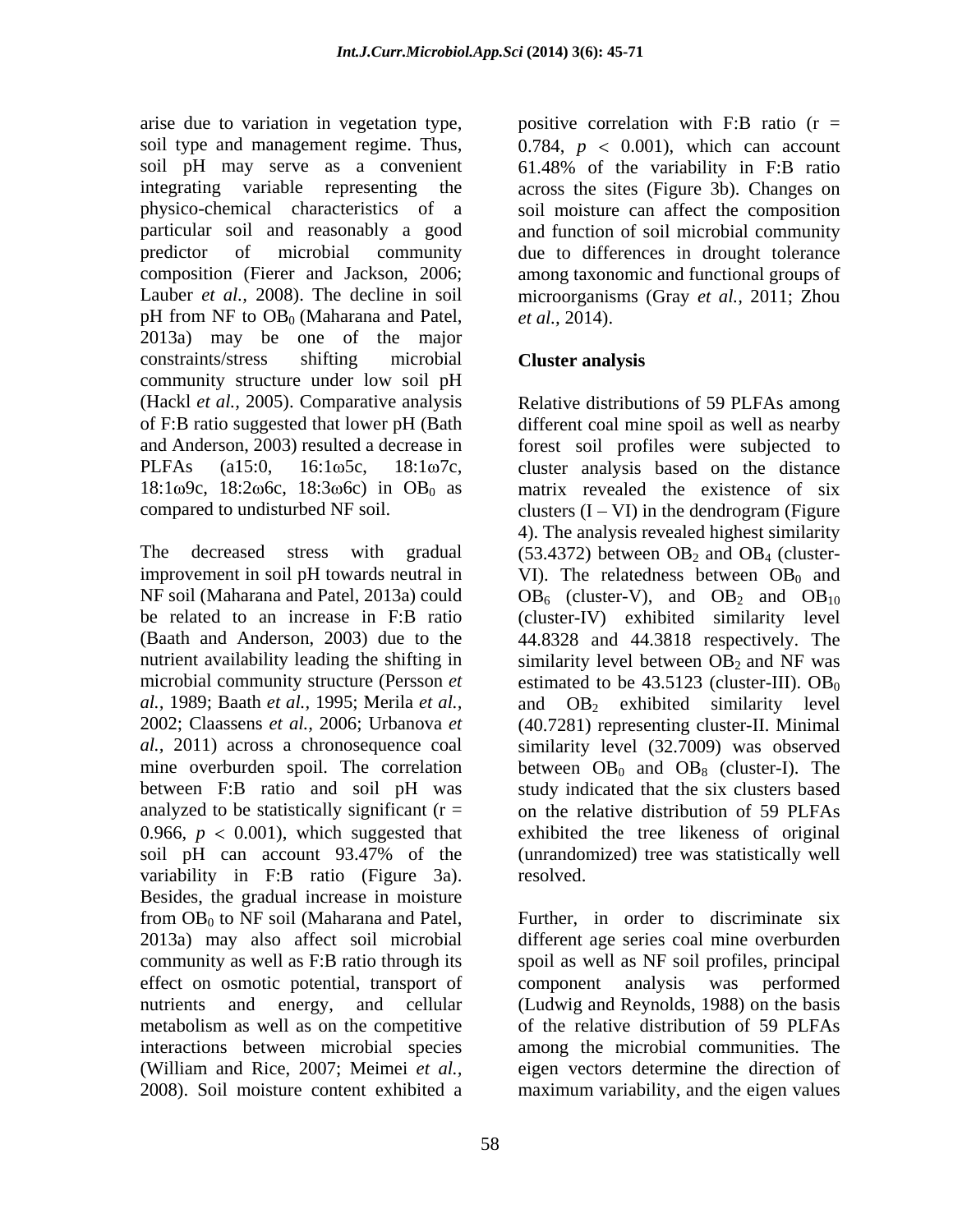specify the variances. The principal component analysis suggested that the Z1 pH, organic C (OC), total N (TN), and Z2 components explained the extractable P (EP) as well as enzyme maximum variance with their cumulative activity (amylase, invertase, protease, percentage of variance estimated to be urease, phosphatase and dehydrogenase) 49.9%. The relative distribution of 59 increased in the general direction of  $OB_8$ PLFAs revealed differential microbial and OB<sub>10</sub>, while sand % and bulk density community structure among six different  $(BD)$  increased towards  $OB<sub>0</sub>$ . This study coal mine overburden spoil in provides an insight into the multifaceted chronosequence as well as the nearby nature of these factors that shape the forest soil profiles, which were well segregated (Figure 5). chronosequence coal mine overburden

# **Multivariate analyses** *al.*, 2011).

The redundancy analysis (RDA) can able The data related to the physico-chemical to examine the relationships between properties (Maharana and Patel, 2013a) as different soil profiles, species, and well as enzyme activities (Maharana and environmental gradients altogether not only in concert in the same model, but also overburden spoil were taken from our unlike discriminate analysis there is no earlier investigation for RDA analysis. limit on the number of species that can be The proportions of certain PLFAs were used relative to the number of samples. highly correlated with different soil Changes in soil microbial community physico-chemical properties (Claassens *et*  structure may occur in response to altered *al.,* 2006; Urbanova *et al.,* 2011) in soil physico-chemical properties that different age series coal mine overburden affect the soil microenvironment with spoil over time (Figure 6b). The clay, pH, possible effects on the efficiency of MC, WHC, OC, TN, EP and the enzyme readily mineralizable resource activities were highly correlated with

RDA analysis allowed examining the variation in PLFA patterns in terms of both mine overburden sites and the measured environmental gradients  $16:2 \text{ DMA}, 10\text{Me } 18:0, 18:1\omega7c \text{ DMA},$ including enzyme activities, which was found to be significant ( $p < 0.005$ ). A total of  $58.05\%$  of the variation could be  $\frac{\text{a}}{\text{c}}$  solution  $\frac{\text{c}}{\text{c}}$  solution. or 38.03% or the variation could be spoil.<br>explained based on the fitted PLFA data by the model from the canonical sum of  $F_{\text{Further}}$  the negative correlation by the model from the canonical sum of<br>the eigen values. The six different age approximate indicated that abong<br>the contract indicated that abong<br>the six different age series coal mine overburden sites and the environmental gradient arrows including enzyme activities for the RDA ordination of the PLFA data were shown (Figure 6a). The slit and clay %, moisture content

(MC), water holding capacity (WHC), soil and  $OB_{10}$ , while sand % and bulk density microbial community structure in spoil (Claassens *et al.,* 2006; Urbanova *et al.,* 2011).

conservation by soil microbes.  $PLFAs$  (a14:0, 14:1 $\omega$ 7c DMA, 14:1 $\omega$ 8c, Patel, 2013b) in chronosequence coal mine 16:1ω5c, 16:1ω7c, 18:1ω7c, 18:1ω9c,  $18:2\omega$ 6c,  $18:3\omega$ 6c,  $21:1\omega$ 8c and  $24:0$ ), while sand and BD with PLFAs  $(12:1\omega)$ 8c, 14:1 5c, a15:0, 16:0 aldehyde, 16:0 2OH, 19:0cy  $\omega$ 7c and 10Me 19:1 $\omega$ 7c) in different age series coal mine overburden spoil.

> Further, the negative correlation coefficients indicated that changes in microbial community structure in response to soil disturbances were associated with a decrease in the respective soil properties among different soil profiles. Although all 59 PLFAs were included in the RDA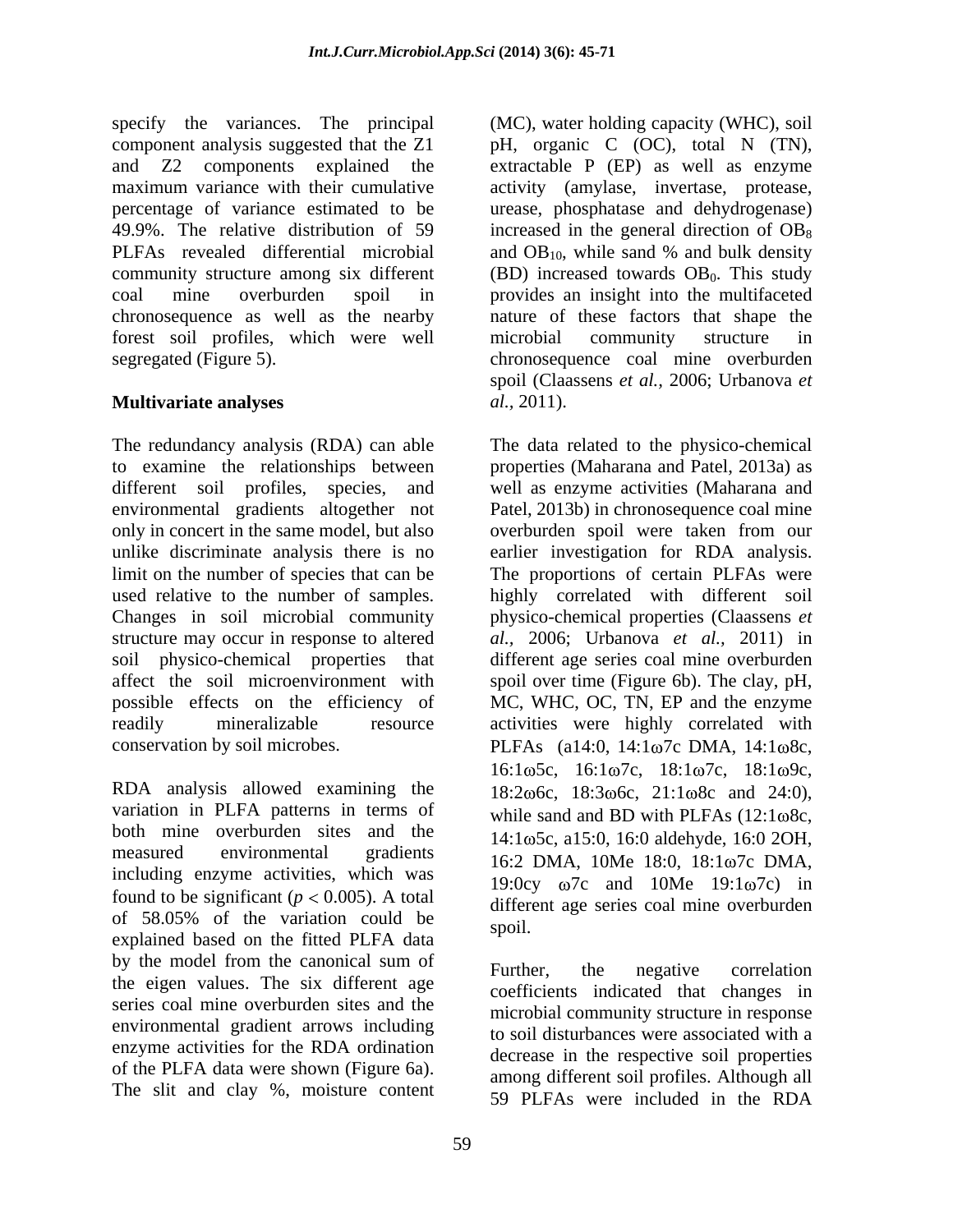PLFAs with the highest species scores on reclamation. each of the first two ordination axes, those variables and important biological markers

fatty acids  $(C_{16}$  to  $C_{19}$ ) in  $OB_0$  revealed However, the inherent difficulties suggested the higher distribution of sulfate traditional experimental approaches, reducing bacteria, which may be due to the fatty acids  $(C_{14}$  to  $C_{16}$ ) was found to be comparatively higher in  $OB_{10}$  as compared to different age series coal mine overburden spoil suggesting the higher stress and can be used to compare the relative abundance of gram-positive physiological status of microbial relative abundance of gram-positive bacteria in  $OB_{10}$ . Minimal longer chain PLFAs in  $OB<sub>0</sub>$  indicated comparatively lower input from microeukaryotes, which may be influenced by acidic pH and metal spoil had distinctly different PLFAs, and microbial community composition. induced toxicity.

observed in  $OB_{10}$ . Higher level of fungal PLFAs  $18:3\omega$ 6c, and PLFAs  $18:1\omega$ 9c, distribution of fungal population in  $OB_{10}$ 

and  $18:1\omega$  7c suggested higher relative and provides a sensitive and distribution of aerobic bacteria in  $OR_{10}$  meaningful measure of microbial distribution of aerobic bacteria in OB<sub>10</sub> and  $OB_8$  respectively. The study suggested that the shift in microbial community structure from  $OB<sub>0</sub>$  to  $OB<sub>10</sub>$  in course of time may be attributed to the gradual change in soil quality in the direction of

ordination, for the shake of clarity the  $OB_{10}$  supplementing the process of reclamation.

that correlated well with the environmental The most reliable manner to measure are displayed (Figure 6b). understanding the ecosystem structure and Some general patterns emerge from this employing appropriate spatial and analysis. The existence of higher level of temporal scales. A realistic ecological methyl-branched PLFAs (10Me18:0; assessment of mine spoil reclamation 10Me 19:1ω7c), and saturated branched implies monitoring the site through time. that higher relative abundance of actinomycetes, anaerobic bacteria restoration processes combined with the respectively. In addition, the PLFA a17:0 fact that it can't be replicated using pyrite (FeS<sub>2</sub>) contamination in  $OB_0$ . alternative monitoring approach through Further, the level of saturated branched time to quantitatively assess the changes in an ecosystem, and function is through long-term monitoring employing appropriate spatial and However, the inherent difficulties associated with the monitoring of traditional experimental approaches, which have necessitated the use of alternative monitoring approach through time to quantitatively assess the reclamation process.

However, highest relative abundance of may occur in response to altered soil arbuscular mycorrhizal fungi (16:1 $\omega$ 5c) physico-chemical properties with possible and heterotrophic microeukaryotes were effects on the efficiency of C conservation PLFA analysis indicated physiological stress and can be used to compare the physiological status of microbial communities in different soil profiles. The multivariate analysis revealed that six different age series coal mine overburden spoil had distinctly different PLFAs, and microbial community composition. Changes in microbial community structure by the microorganisms.

18:2 $\omega$ 6c suggested higher relative Nevertheless, the readily mineralizable and  $OB_8$  respectively.  $\qquad \qquad$  the responses of soil microbial processes Besides, higher level of PLFAs  $16:1\omega7c$  soil microenvironment. Thus, PLFA and  $18:1\omega7c$  suggested higher relative profiling provides a sensitive and source of organic matter would enhance including enzyme activities to change the soil microenvironment. Thus, PLFA profiling provides a sensitive and meaningful measure of microbial community composition to monitor ecosystem restoration based on the soil quality assessment in a chronosequence coal mine overburden spoil compared with the nearby undisturbed NF soil.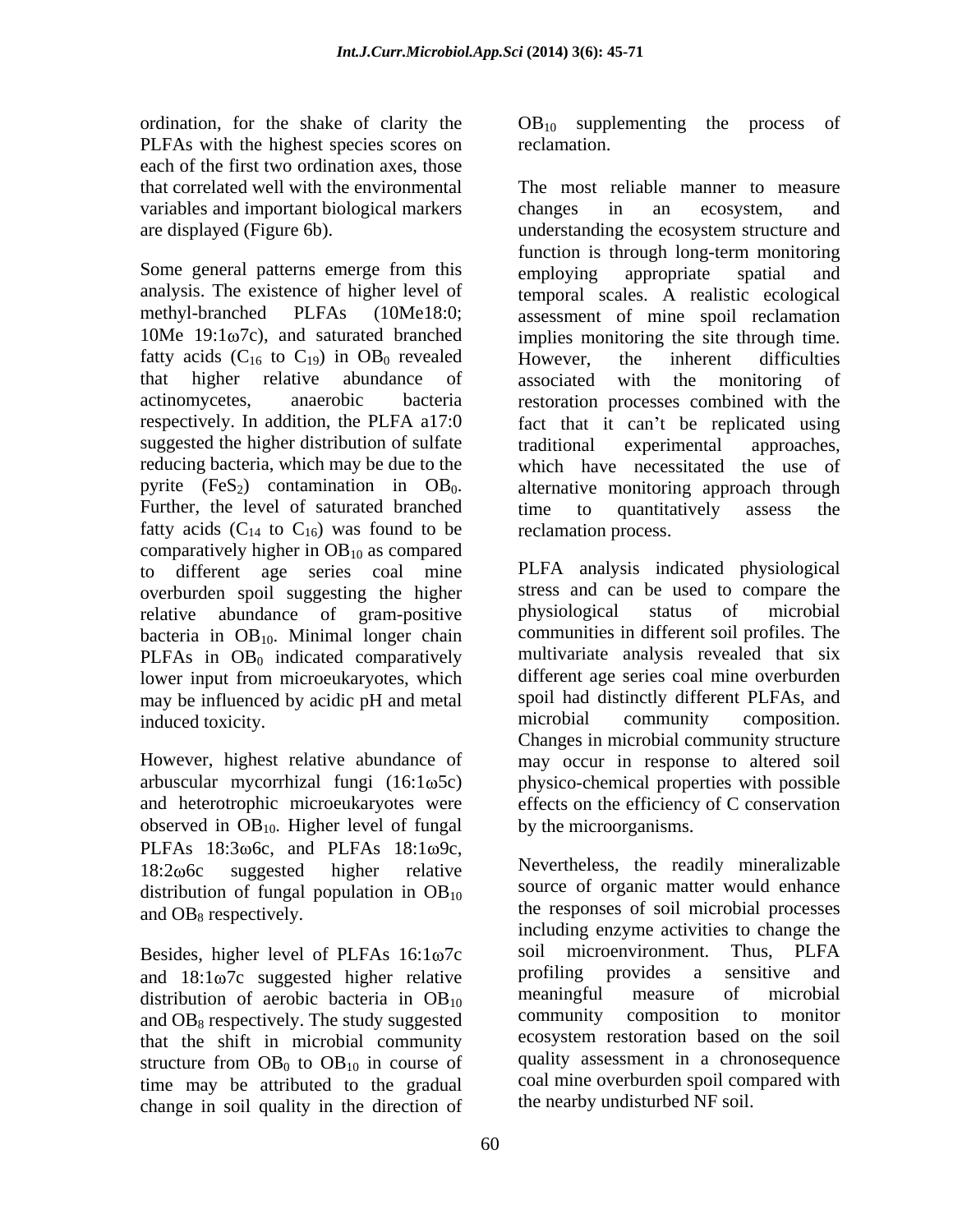| <b>PLFAs</b><br>12:0                      | OB <sub>0</sub>        | OB <sub>2</sub>            |                                  | OB <sub>4</sub>         | OB <sub>6</sub>                  | $OB_8$                 | $OB_{10}$              |
|-------------------------------------------|------------------------|----------------------------|----------------------------------|-------------------------|----------------------------------|------------------------|------------------------|
|                                           | 15.67                  | 18.35                      |                                  | 14.43<br>$\overline{0}$ | 24.55                            | 15.95                  | 14.29                  |
|                                           | $0.6\,$<br>1.91        | $\Omega$<br>1.61           |                                  | 1.04                    | $\overline{0}$<br>2.61           | -0<br>1.53             | 0.24<br>0.73           |
| 0.75                                      |                        | 0.38                       | 0.69                             |                         | $\overline{0}$                   | 0.58                   | 0.38                   |
| 0.38                                      |                        | 0.57                       | 1.28                             |                         | $\overline{0}$                   | 0.12                   | 0.61                   |
| $\overline{0}$<br>$\overline{0}$          |                        | $\overline{0}$<br>$\Omega$ | $\overline{0}$<br>$\overline{0}$ |                         | $\overline{0}$<br>$\overline{0}$ | 0.11<br>0.17           | 0.18<br>$\overline{0}$ |
|                                           | 0.57                   | 0.48                       | $\overline{0}$                   |                         | $0.6\,$                          | 0.05                   | $\overline{0}$         |
|                                           | $\theta$               | $\Omega$                   | 0.49                             |                         | $\overline{0}$                   | 0.49                   | 2.52                   |
|                                           | $\overline{0}$         | $\Omega$                   |                                  | $\overline{0}$          | $\overline{0}$                   | 0.15                   | 0.24                   |
|                                           | $\overline{0}$<br>3.24 | $\Omega$<br>2.68           |                                  | $\overline{0}$<br>2.77  | $\overline{0}$<br>2.99           | 0.48<br>2.28           | $\overline{0}$<br>2.59 |
|                                           | 0.48                   | 0.64                       |                                  | 0.56                    | 0.79                             | 0.53                   | 0.57                   |
| $\overline{0}$                            |                        | 0.44                       | 0.58                             |                         | $\overline{0}$                   | $\Omega$               | $\overline{0}$         |
| $\overline{0}$<br>0.3                     |                        | $\Omega$<br>0.25           | $\overline{0}$<br>$\overline{0}$ |                         | $\overline{0}$<br>$\overline{0}$ | 0.09<br>$\overline{0}$ | $\mathbf{0}$<br>0.26   |
| 24.23                                     |                        | 15.61                      | 16.66                            | 24.33                   |                                  | 14.06                  | 14.84                  |
|                                           | 5.74                   | 10.94                      | 13.59                            | 4.7                     |                                  | 7.05<br>- 0            | 4.29<br>$\overline{0}$ |
| 16:0 aldehyde                             | 0.28<br>0.63           | 0.51<br>$0.2\,$            | $\mathbf{0}$<br>$\overline{0}$   |                         | $\bf{0}$<br>$\overline{0}$       | 0.18                   | 0.34                   |
| a16:0<br>16:0 N alcohol                   | $\overline{0}$         | $\overline{0}$             |                                  | 1.22                    | 0.52                             | $\theta$               | $\mathbf{0}$           |
| 16:0 2OH                                  | 0.13                   | 0.12                       |                                  | $\overline{0}$          | $\overline{0}$                   | $\overline{0}$         | $\overline{0}$         |
| $16:1\omega$ 5c                           | $\bf{0}$               | $\vert 0 \vert$            |                                  | $\overline{0}$          | 0.34                             | 1.14                   | 1.44                   |
| $16:1\omega$ 6c                           | $\overline{0}$         | $\overline{0}$             |                                  | $\overline{0}$          | $\overline{0}$                   | $\overline{0}$         | 0.11                   |
| $16:1\omega$ 7c                           | $\overline{0}$         | $\Omega$                   |                                  | $\overline{0}$          | $\overline{0}$                   | 0.08                   | 0.33                   |
| $16:1ω7c$ DMA<br>$16:1\omega$ 9c aldehyde | 1.68<br>0.19           | 9.97<br>$\overline{0}$     |                                  | 6.11<br>$\overline{0}$  | 1.89<br>$\overline{0}$           | 3.65<br>$\overline{0}$ | 15.14<br>0.26          |
|                                           | 4.32                   | 1.95                       |                                  | 2.11                    | 2.36                             | 1.42                   | $\mathbf{0}$           |
|                                           | $\overline{0}$         | $\Omega$                   |                                  | $\overline{0}$          | $\overline{0}$                   | 0.59                   | $\overline{0}$         |
|                                           | 0.21                   | 0.32                       |                                  | $\overline{0}$          | 0.42                             | 2.09                   | $\overline{0}$         |
|                                           | 3.64                   | 2.47                       |                                  | 2.59                    | 2.5                              | 1.9                    | 3.37                   |
|                                           | 0.5                    | 0.32                       |                                  | $\overline{0}$          | $\overline{0}$                   | 0.27                   | 0.43                   |
|                                           | $\overline{0}$<br>0.7  | 1.11<br>0.77               |                                  | $\overline{0}$<br>0.39  | $\overline{0}$<br>$\overline{0}$ | $\overline{0}$<br>0.45 | $\overline{0}$<br>0.73 |
|                                           | 0.61                   | 1.46                       |                                  | $\overline{0}$          | 0.43                             | 0.84                   | 2.09                   |
| 2.91                                      |                        | 5.12                       | 6.43                             |                         | 2.73                             | 10.45                  | 2.1                    |
| 1.25                                      |                        | 0.3                        | $\overline{0}$                   |                         | $\overline{0}$                   | 0.25                   | $\vert 0 \vert$        |
|                                           | $\overline{0}$<br>0.35 | 0.43<br>0.38               |                                  | 0.57                    | $\overline{0}$<br>0.47           | $\overline{0}$<br>0.54 | $\overline{0}$<br>0.62 |
| 18:1ω7c DMA                               | 2.21                   | 0.59                       |                                  | 0.61<br>$\overline{0}$  | $\overline{\mathbf{0}}$          | $\overline{0}$         | $\overline{0}$         |
| $18:1\omega$ 9c                           | 0.57                   | 1.17                       |                                  | 1.73                    | 1.84                             | 2.02                   | 2.37                   |
| 18:206c<br>18:306с                        | 0.32                   | 0.49                       |                                  | 0.64                    | 0.72                             | 1.12                   | 1.17                   |
|                                           | $\overline{0}$         | $\overline{0}$             |                                  | $\overline{0}$          | 0.25                             | 0.58                   | 0.64                   |

**Table.1** Percentage composition of 59 PLFAs in coal mine overburden spoil profiles as well as nearby forest soil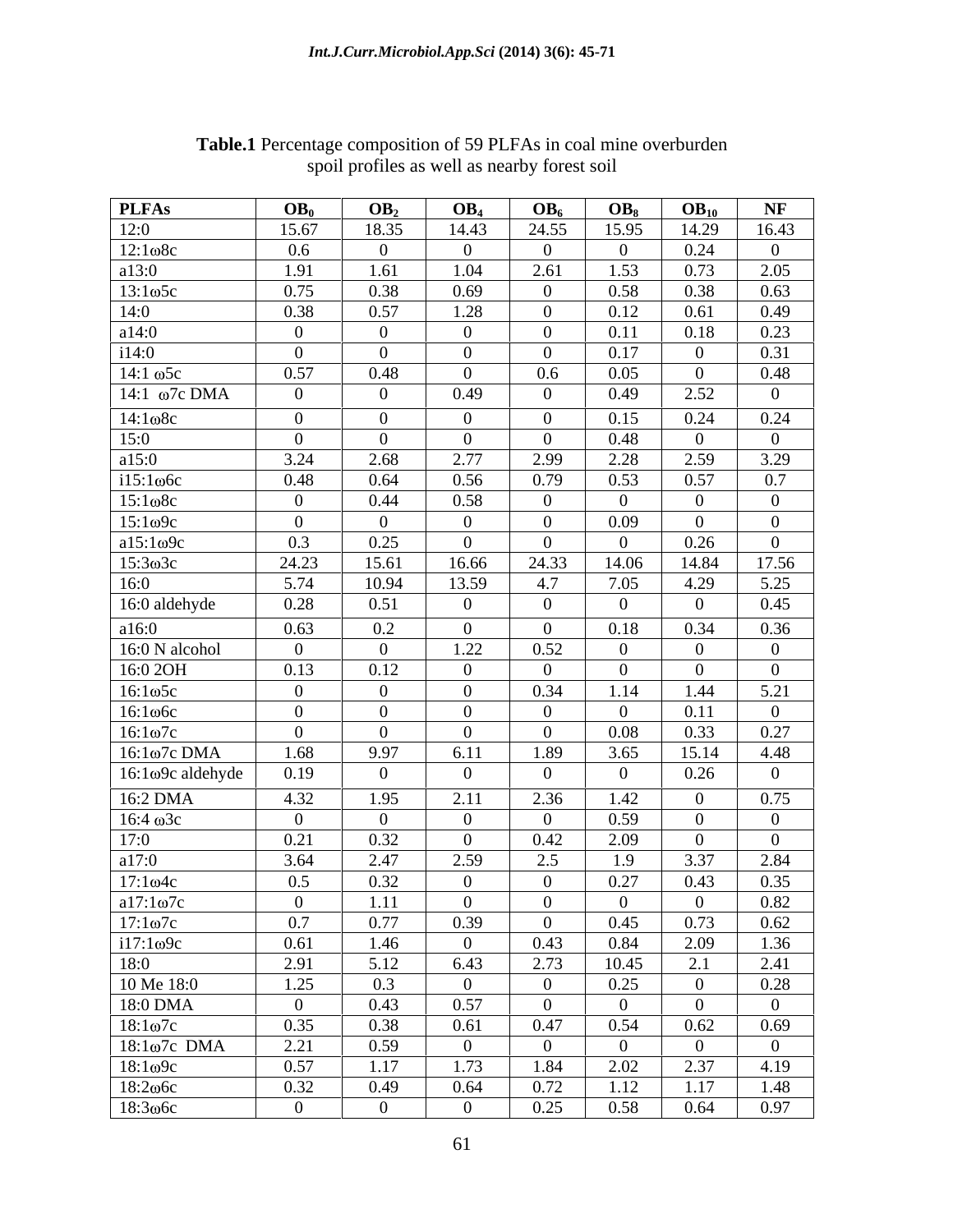| $19:0cy$ $\omega$ 7c               | 1.26     | 1.12 | 0.53  | 0.34  | 0.16 |       |       |
|------------------------------------|----------|------|-------|-------|------|-------|-------|
| $10Me 19:1\omega$ 7c               | 1.35     | 0.14 |       |       |      |       |       |
| $19:1\omega$ 8c                    | 0.36     | 0.18 | 0.4   |       | 0.22 | 0.29  |       |
| $19:3 \omega 3c$                   | 15.9     | 9.01 | 12.93 | 13.44 | 8.58 | 10.76 | 12.22 |
|                                    | 0.33     |      | 0.64  |       | 0.26 | 0.71  | 0.31  |
| $\frac{19:4\omega\text{6c}}{20:0}$ | $\Omega$ | 0.16 |       |       | 9.53 | 0.25  | 0.17  |
| 20:109c                            | 0.29     |      |       |       | 0.09 | 0.16  | 0.22  |
| 20:206c                            | $\Omega$ |      |       | 0.21  |      |       |       |
| $21:1\omega$ 8c                    | $\Omega$ |      |       |       | 0.09 | 0.18  |       |
| 21:303c                            | 5.89     | 6.12 | 9.83  | 10.65 | 5.65 | 9.04  | 8.05  |
| 22:0                               | $\Omega$ | 0.13 |       |       | 0.14 | 0.14  | 0.19  |
| $22:1\omega$ 6c                    |          |      |       |       |      | 0.15  |       |
| $22:1\omega$ 9c                    | 0.29     |      |       |       | 0.14 |       | 0.25  |
| 23:303c                            | $\theta$ | 3.53 |       |       | 3.45 | 4.21  | 3.04  |
| 23:4 <sub>00</sub> 6c              | $\Omega$ |      | 1.17  | 0.28  | 0.35 | 0.57  | 0.43  |
| 24:0                               |          |      |       | 0.21  | 0.24 | 0.57  |       |

**Table.2** Distribution of different PLFAs (%) in different coal mine overburden spoil profiles as well as nearby forest soil

|                 |       |              | Sample Straight Branched Hydroxy   MUFA   PUFA   DMA |       |                            |                               | 0.1<br>WQc | 18:2<br>w6,9c | methyl |
|-----------------|-------|--------------|------------------------------------------------------|-------|----------------------------|-------------------------------|------------|---------------|--------|
| OB <sub>0</sub> | 21.75 | 11.45        | 0.09                                                 | 4.72  | 57.09                      | し・ムモ                          | 0.62       | $\Omega$      | በ 78   |
| OB <sub>2</sub> | 32.99 | 9.99         | 0.12                                                 | 13.35 | 39.24                      | 227<br>$\sim$ . $\sim$ 1      | .28        | 0.53          | 0.35   |
| OB <sub>4</sub> | 33.2  | 6.75         | nd                                                   | 8.95  | 45.85                      | 2.66                          | 1.89       | 0.71          |        |
| OB <sub>6</sub> | 27.67 | 9.99         | nd                                                   | 3.36  | 55.20                      | 2.51                          | 0.87       | 0.39          |        |
| OB <sub>8</sub> | 46.47 | 7.04         | nd                                                   | 8.41  | 35.01                      | 2.08                          | 0.51       | 0.21          | 0.28   |
| $OB_{10}$       | 18.57 | 0.76<br>7.70 | nd                                                   | 19.68 | $A \rightarrow A$<br>47.44 | $\bigcap$ $\bigcap$ 1<br>2.91 | .01        | 0.51          | 0.13   |
| <b>AID</b><br>. | 21.12 | 11.48        | ww                                                   | 8.21  | 50.92                      | 2.71                          | 3.86       | 1.71          | 0.32   |

**Table.3** Relative distribution of microbial community (%) across different coal mine overburden spoil profiles as well as nearby forest soil

. A construction of the construction of the construction of the construction of the construction of the construction of the construction of the construction of the construction of the construction of the construction of th

| Sample          | Gram  | Gram              |      | Anaerobes   Actino- | A M  | $\blacksquare$<br>Fungi |    | MethanobacterEukaryote |
|-----------------|-------|-------------------|------|---------------------|------|-------------------------|----|------------------------|
|                 | .     | positive negative |      | mycetes Fungi       |      |                         |    |                        |
| OB <sub>0</sub> | 14.58 | 27.18             | 4.77 | 0.99                | nd   | 0.51                    | nd | 51.96                  |
| OB <sub>2</sub> | 13.42 | 22.23             | 3.44 | 0.53                | nd   | 0.82                    | nd | 59.58                  |
| OB <sub>4</sub> | 10.11 | 16.23             | 3.99 | nd                  | nd   | 1.04                    | nd | 68.64                  |
| OB <sub>6</sub> | 13.81 | 15.85             | 3.48 | nd                  | nd   | 0.54                    | nd | 66.32                  |
| OB <sub>8</sub> | 13.12 | 16.67             | 3.87 | 0.33                | 0.25 | 0.59                    | nd | 65.18                  |
| $OB_{10}$       | 11.98 | 14.92             | 3.57 | 0.15                | 0.52 | 0.63                    | nd | 68.25                  |
| <b>NIE</b>      | 9.48  | 12.93             | 3.57 | 0.43                | 2.77 | $\bigcap$<br>ر⊾.⊾       | nd | 69.56                  |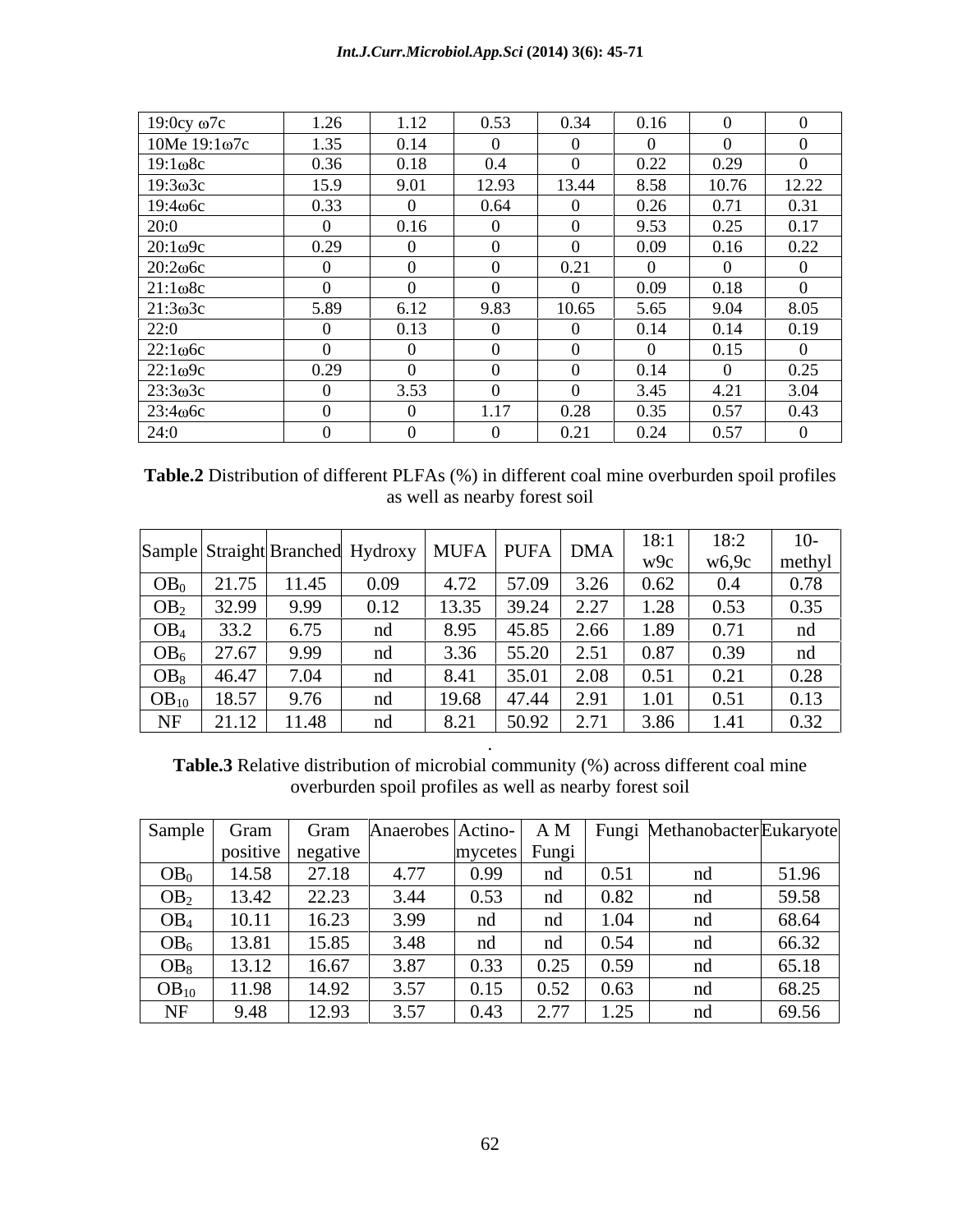



Table.4 Shannon diversity index and Pielou's evenness index based on the distribution of 59 PLFAs across different mine spoil profiles as well as nearby forest soil

| Site            | PLFA richness            | Shannon diversity | Pielou's evenness index |
|-----------------|--------------------------|-------------------|-------------------------|
|                 | (R)                      | index $(H)$       | ιJ.                     |
| OB <sub>0</sub> |                          | 2.588892599       | 0.728168538             |
| OB <sub>2</sub> |                          | 2.682135617       | 0.748464195             |
| OB <sub>4</sub> | $\overline{\phantom{a}}$ | 2.559730487       | 0.795224987             |
| OB <sub>6</sub> | $\bigcap$                | 2.262944128       | 0.712053429             |
| OB <sub>8</sub> |                          | 2.838519863       | 0.745671535             |
| $OB_{10}$       |                          | 2.731600405       | 0.74049598              |
| NF              |                          | 2.618224557       | 0.719769771             |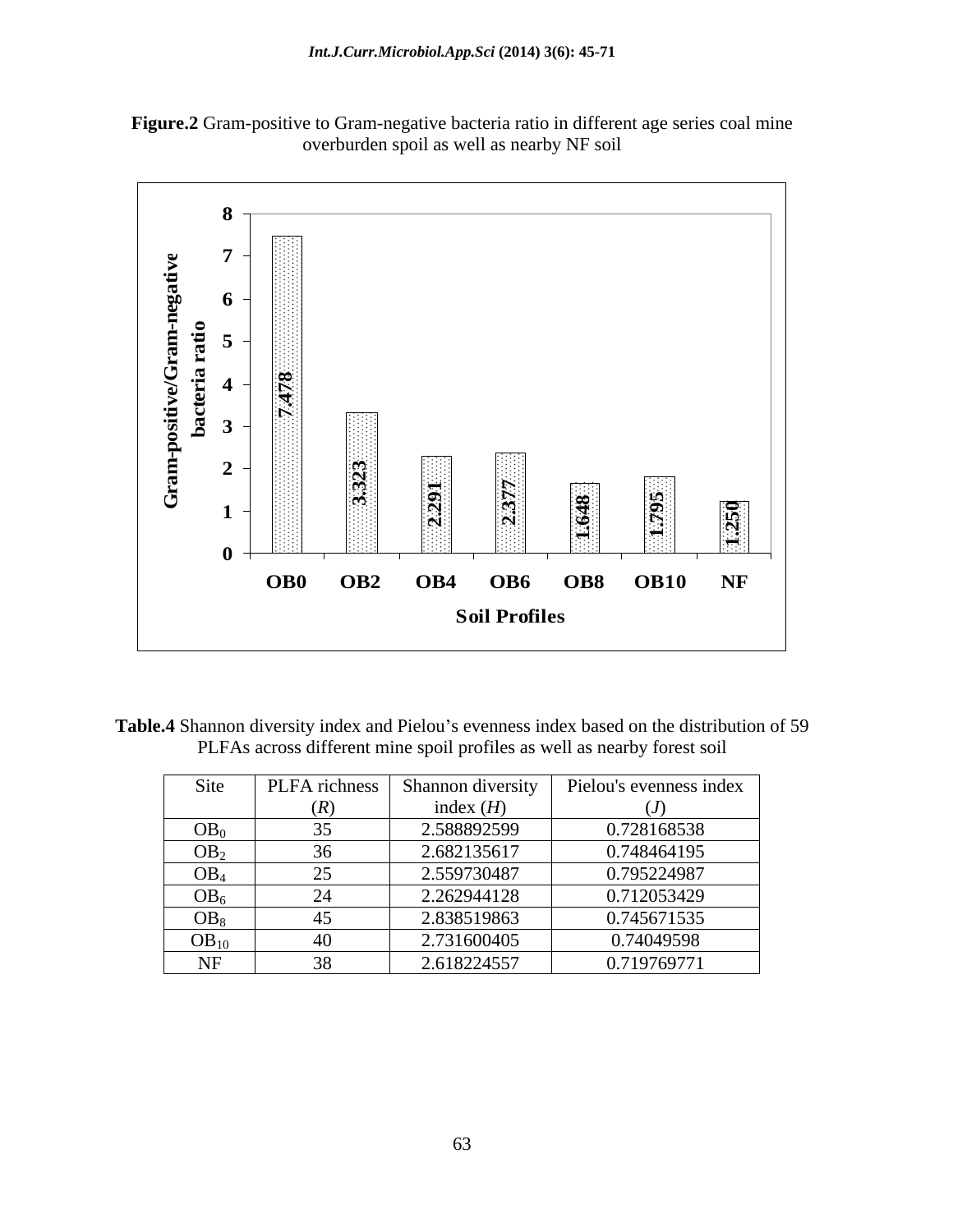**Figure.3** Correlation between fungal:bacterial ratio and (a) soil pH, and (b) moisture content in different age series coal mine overburden spoil as well as NF soil



**Figure.4** Cluster analysis illustrating the relatedness based on the relative distribution of 59 PLFAs among different age series mine overburden spoil as well as NF soil



**Figure.5** Principal component analysis based on the relative distribution of 59 PLFAs among the microbial communities in different mine overburden spoil as well as NF soil

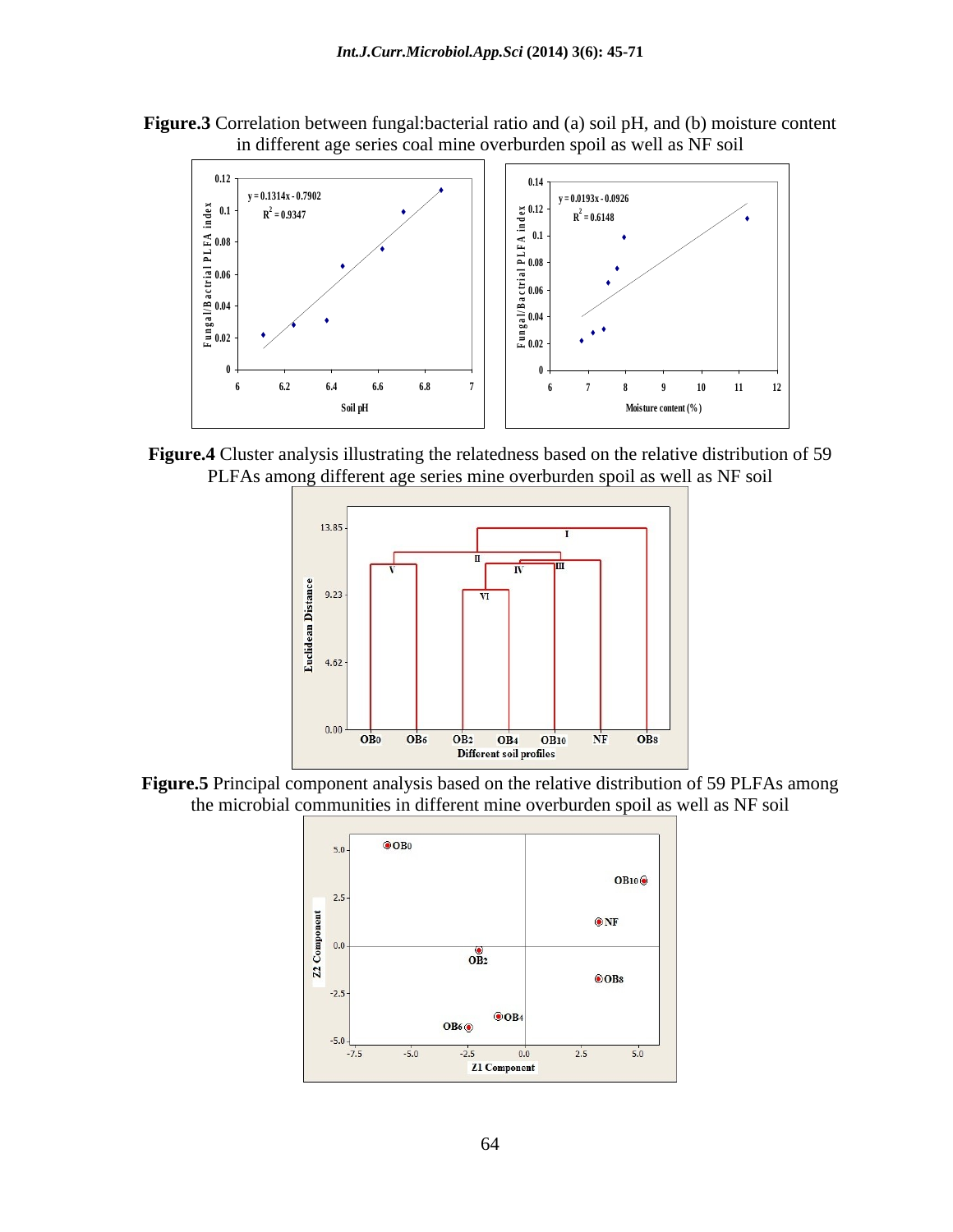



**Figure.6** Redundancy analysis (RDA) of the PLFA data set for six different age series coal mine overburden spoil, using 59 PLFAs and 11 environmental variables. (a) site codes for each sample; (b) showed the PLFAs that had the highest absolute species scores on each of the first two axes, along with additional PLFAs of biological interest

.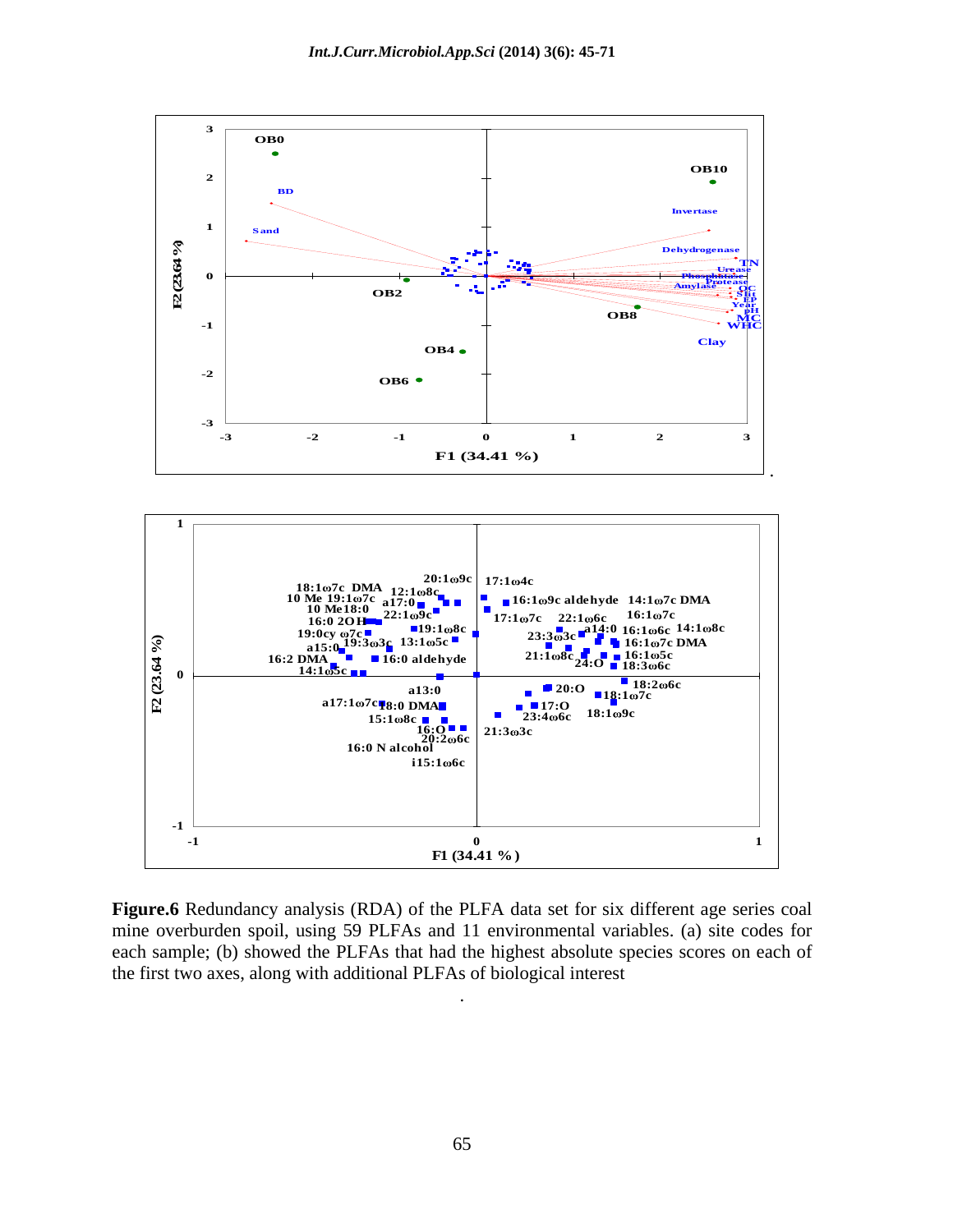The authors were indebted to many who helped with field, laboratory and statistical analysis during the investigation. In particular, we would like to thank Science and Engineering Research Board (SERB), Govt. of India for providing the financial assistance and support (Grant Registration No.: SERC/LS-0623/2010). Buyer, J.S., Teasdale, J.R., Roberts, D.P., **bloomediation**<br> **bloomena,** *Profiles and Systems***. Differences index and Systems and Systems and Systems and Systems and Systems and Systems and Systems and Systems and Systems and Systems and Systems and Systems and Syst** 

- Arshad, M.A., and Martin, S. 2002. Solution block blocked at  $\lambda$ ,  $\delta$ 31-841. Identifying critical limits for soil quality indicators in agro ecosystems. Agri. Ecosys. Environ. 88, 153-160.
- Baath, E., and Anderson, T.H. 2003. Comparison of soil fungal/bacterial physiological and PLFA- based boually by  $\frac{\text{Doughy}}{\text{Dupy}}$ . techniques. Soil Biol. Biochem. 35, 955-
- Baath, E., Frostegard, A., Pennamen, T., and Fritze, H. 1995. Microbial community structure and pH response in relation to  $\frac{0 \text{ C}}{2113}$ soil organic matter quality in wood ash fertilized clearcut or burned coniferous forest soil. Soil Biol. Biochem. 27, 229-
- Bailey, V.L., Smith J.L., and Bolton H.J. Smith 344, 241-254. 2002. Fungal to bacterial ratios in soils sequestration. Soil Biol. Biochem. 34,
- measurement of soil fungal:bacterial biomass ratios as an indicator of <sup>SOUL</sup><br>162. ecosystem self-regulation in temperate meadow grasslands. Biol. Fertil. Soils.
- Bligh, E.G., and Dyer, W.J. 1959. A rapid method of total lipid extraction and purification. Can. J. Biochem. and Physiol. 37, 911-917.
- Bossio, D.A., and Scow, K.M. 1998. Impacts

Acknowledgement Microbiol. Ecol. 35, 265-278.

- Bowman, J.P., Skerratt, J.H., Nicholas P.D., and Sly, L.I. 1991. Phospholipid fatty acid and lipopolysaccharide fatty acid signature lipids in methane utilizing bacteria. FEMS Microb. Ecol. 85, 15-22.
- Buyer, J.S., Roberts, D.P., and Russek-Cohen, E. 2002. Soil and plant effects on microbial community structure. Can. J. Microb. 48, 955-964.
- **References** affecting soil microbial community Zasada I.A., and Maul, J.E. 2010. Factors structure in tomato cropping systems. Soil Biol. Biochem. 42, 831-841.
	- ratios in a pH gradient using pollutants in the mizosphere. Canadian J. Cairney, J.W.G., and Meharg, A.A. 2002. Interaction between ectomycorrhizal fungi and soil saprotrophs: implications for decomposition of organic matter in soils and degradation of organic pollutants in the rhizosphere. Canadian J. Botany. 80, 803-809.
	- 963. 2013. Effect of different vegetation types Chao, Z., Guo-bin, L., Sha, X., and Lie, X. on the rhizosphere soil microbial community structure in the *Loess plateau* of China. J. Integra. Agri. 12(11), 2103- 2113.
	- 240. community structure to decreasing soil Chowdhury, N., Marschner, P., and Burns, R. 2011. Response of microbial activity and osmotic and metric potential. Plant Soil. 344, 241-254.
- investigated for enhanced carbon claassens, S., Jansen van Rensourg, P.J., 997-1007. 2011. An application of space-for-time Bardgett, R.D., and McAlister, E. 1999. The substitution in two post-mining Claassens, S., Jansen van Rensburg, P.J., Maboeta, M.S., and van Rensburg, L. substitution in two post-mining chronosequences under rehabilitation. South African J. Plant Soil. 28(3), 151- 162.
	- 29, 282-290. Bezuidenhout, J.J., Rensburg Jansen van, Claassens, S., Riedel, K.J., Rensburg, L. Van., P.J. 2006. Microbial community function and structure on coal mine discard under rehabilitation. South African J. Plant Soil. 23(2), 105-112.
	- of carbon and flooding on soil microbial<br>of the solution of the communities that the communities of the contract of the contract of the contract of the contract of the contract of the contract of the contract of the contra communities: phospholipids fatty acid environmental and physico-chemical<br>regularities and environmental factors on bacterial cytoplasmic Denich, T.J., Beaudette, L.A., Lee, H., and Trevors, J.T. 2003. Effect of selected environmental and physico-chemical factors on bacterial cytoplasmic membranes. J. Microbiol. Method. 52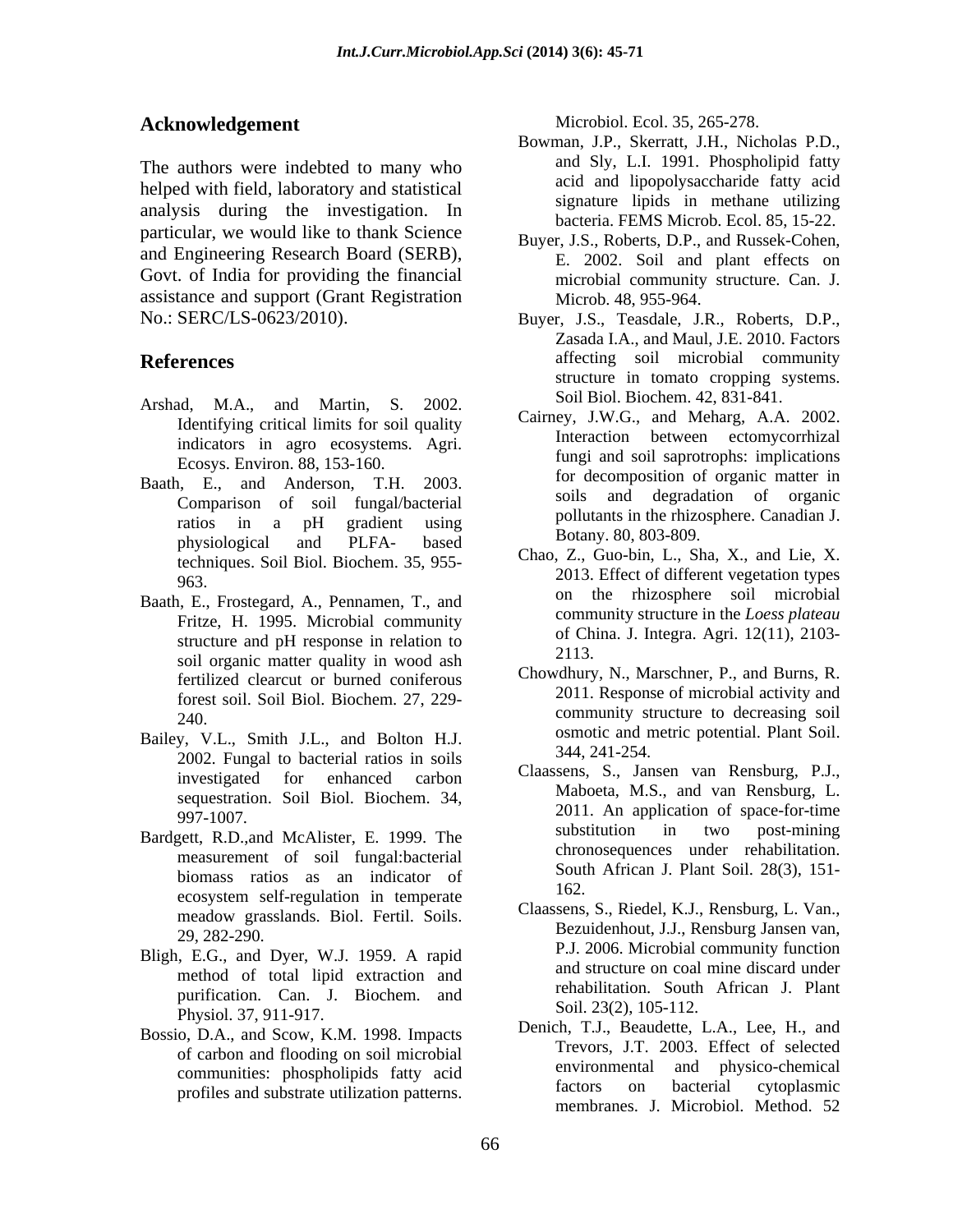- Díaz-Ravina, M., Baath, E., Martín, A., and
- Dickens, S.J.M., Allen, E.B., Santiago, L.S., reduce soil heterogeneity in coastal sage 63.
- Ben-David, E.A., Zaady, E., Sher, Y., and spatial distribution of soil microbial landscapes of the Negev desert using combined PLFA and DGGE analyses.
- bacterial communities. Proceedings of
- Fierer, N., Jackson, J.A., Vilgalys, R., and
- Fierer, N., Schimel, J.P., Holden, P.A. 2003. Influence of drying rewetting frequency
- Fraterrigo, J.M., Balser, T.C., and Turner, nitrogen mineralization in historically
- Frostegard, A., and Baath, E. 1996. The use of phospholipid fatty acid to estimate bacterial and fungal biomass in soil. 54, 801–808.
- Frostegard, A., Baath, E., and Tunlip, A. 1993.
- Frostegard, A., Tunlid, A., and Baath, E. 1991.

(2), 149-182. organic content. J. Microbiol. Method. 14, 151–163.

- Carballas, T. 2006. Microbial community Frostegard, A., Tunlid, A., and Baath, E. 1996. structure in forest soils treated with a fire Theorem Changes in microbial community retardant. Biol. Fertil. Soils. 42, 465-471. and Crowley, D. 2013. Exotic annuals with metals. Soil Biol. Biochem. 28, 55- Changes in microbial community structure during long term incubation in two soils experimentally contaminated 63.
- scrub soil chemical and biological Frostegard, A., Tunlid, A., and Baath, E. 2011. characteristics. Soil Biol. Biochem. 58, 70-81. in soil. Soil Biol. Biochem. 43(8), 1621- Use and misuse of PLFA measurements 1625.
- Nejidat, A. 2011. Assessment of the Girvan, M.S., Bullimore, J., Pretty, J.N., communities in patchy arid and semi-arid type is the primary determinant of the FEMS Microbiol. Ecol. 76, 492 503. Appl. Environ. Microb. 69, 1800-1809. Osborn, A.M., and Ball, A.S. 2003. Soil composition of the total and active bacterial communities in arable soils.
- Fierer, N., and Jackson, R.B. 2006. The Gray, S.B., Classen, A.T., Kardol, P., diversity and biogeography of soil Yermakov, Z., Michael, Mille R. 2011. the National Academy of Sciences of the to alter soil microbial community United States of America. 103, 626-631. structure in an old-field ecosystem. Soil Multiple climate change factors interact Sci. Soc. Am. J. 75, 2217-2226.
	- Jackson, R.B. 2005. Assessment of soil Guckert, J.B., Antworth, C.P., Nichols, P.D., microbial community structure by use of and White, D.C. 1985. Phospholipid taxon-specific quantitative PCR assays. Appl. Environ. Microbiol. 71, 4117– reproducible assays for changes in 4120. prokaryotic community structure of ester-linked fatty acid profiles estuarine sediments. FEMS Microbiol. Ecol. 31, 147-158.
	- on soil bacterial community structure. Hackl, E., Pfeffer, M., Donat, C., Bachmann, Micro. Ecol. 45, 63-71. G., and Zechmeister-Boltenstern, S. M.G. 2006. Microbial community communities in the mineral soil under variation and its relationship with different types of natural forest. Soil 2005. Composition of the microbial Biol. Biochem. 37, 661-671.
	- altered forests. Ecol. 87, 570-579. Harris, J.A. 2003. Measurements of the soil microbial community for estimating the success of restoration. Eur. J. Soil Sci. 54, 801–808.
	- Biol. Fertil. Soils. 22, 59-65. He, L., Fang, X., Meng, G., Li, G., Shao, J., Shifts in the structure of soil *Alnus nepalensis* cultivation on soil microbial communities in limed soils as revealed by phospholipid fatty acid properties during restoration near a analysis. Soil Biol. Biochem. 25, 723- phosphate smelter in Kunyang, Yunnan 730. Province, SW China. J. Soil Sci. Plant Chai, Y., and Kong, J. 2013. Effect of biological and physicochemical Province, SW China. J. Soil Sci. Plant Nutr. 13(2), 355-366.
	- Microbial biomass measured as total Heipieper, H. J., Meulenbeld, G., Oirschot, lipid phosphate in soils of different Q.V., and de Bont, J.A.M. 1996. Effect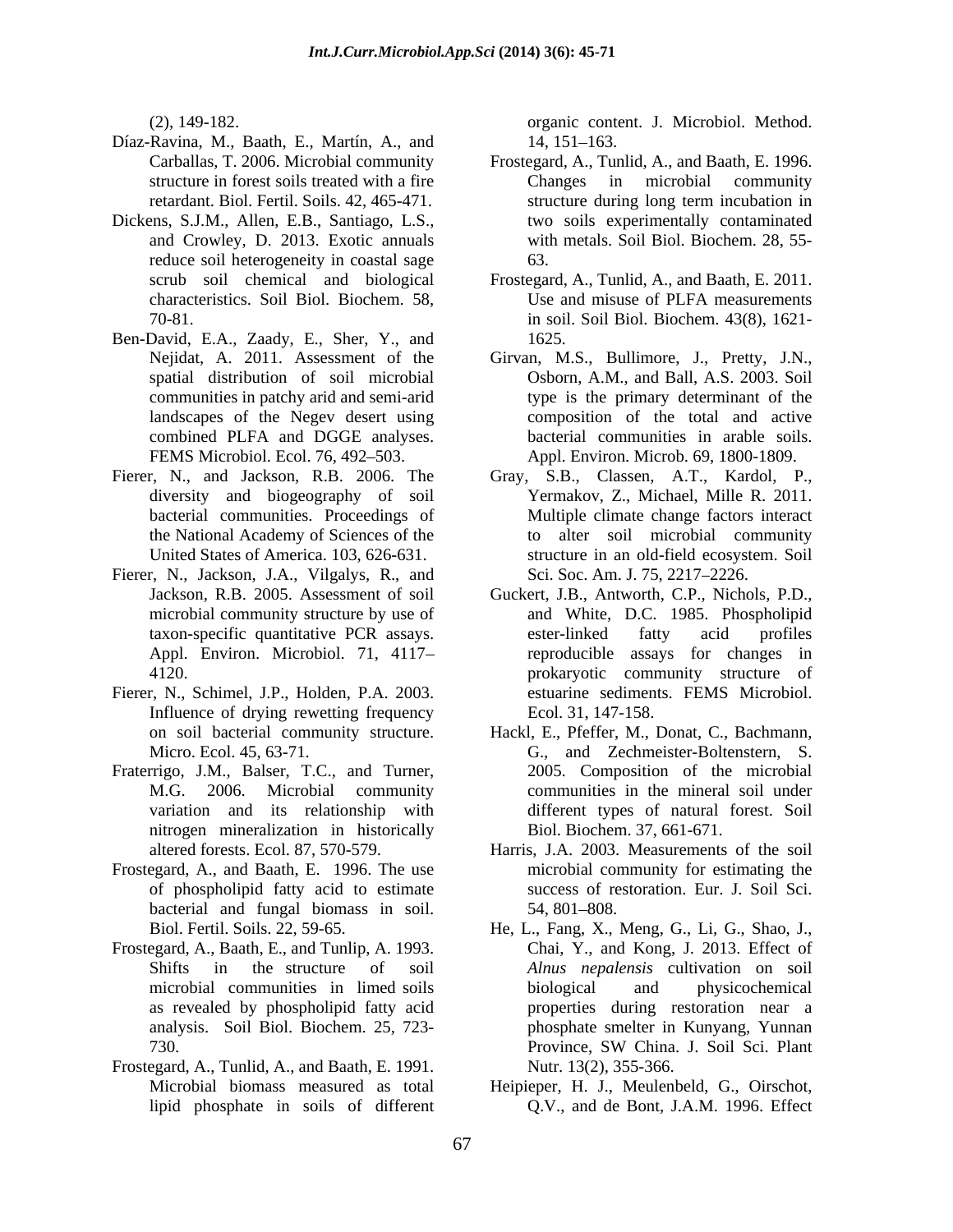- Hill, G.T., Mitkowski, N.A., Aldrich-Wolfe, A., Maldonado- Ramirez, S., Lynch, for assessing the composition and
- Hogberg, M.N., Hogberg, P., and Myrold, determined by pH, C-to-N ratio, the
- Insam, H., and Domsch, K.H. 1988. chronosequences of reclamation sites.
- Kandeler, E., Tscherko, D., Bruce, K.D., Statistical Ecology: A primer in method Stemmer, M., Hobbs, P.J., Bardgett, and computing, John Wiley and Sons, pp R.D., and Amelung, W. 2000. Structure 337.
- Kaur, A., Chaudhary, A., Kaur, A., Choudhary, R., and Kaushik, R. (2005).
- Kowalchuk, G.A., Buma, D.S., Boer-de, W., 2002. Effects of above ground plant diversity of soil borne microorganisms.
- Kroppenstedt, R.M., 1985. Fatty acid and and related organisms In: Chemical M. Googfellow and D.E. Minnikin.
- Kujur, M. and Patel, A.K. 2014. PLFA structure and diversity in different dry 1237.

of environment factors on *trans/cis* ratio

- of unsaturated fatty acids in Lauber, C.L., Strickland, M.S., Bradford, *Pseudomonas putida* S12. Appl. M.A., and Fierer, N. 2008. The influence Environ. Microbiol. 62, 2773-2777. of soil properties on the structure of L., Emele, L.R., Jurkonie, D.D., Ficke, land-use types. Soil Biol. Biochem. 40, bacterial and fungal communities across 2407 2415.
- S.T., and Nelson, E.B. 2000. Methods Liao, M., Chen, C.L., and Huang, C.Y. 2005. diversity of soil microbial communities. activity and diversity in a reclaimed Appl. Soil Ecol. 15, 25-36. mining wasteland of red soil area. J. Effects of heavy metals on soil microbial Environ. Sci. 17, 832-837.
- D.D. 2007. Is microbial community Lores, M., Gomez-Brandon, M., and composition in boreal forest soils Dominguez, J. 2010. Tracking down trees, or all three? Oecologia 150, 590- analysis: Analytical strategy for solid 601. Current research, organic samples. Current research, Relationship between soil organic carbon applied microbiology and microbial and microbial biomass on biotechnology (Eds.), A. Mendez-Vilas. content fractors of *transference* and *propice* the specific and only of the specific and *b* ( $\alpha$ ). The specific and  $\alpha$  is the specific and  $\alpha$  is the specific and  $\alpha$  is the specific and  $\alpha$  is the specific and  $\$ M., Gomez-Brandon, M., microbial communities *via* fatty acid and organic samples. Current research, technology and education topics in pp. 1502-1508.
- Microbial Ecol. 15, 177-188. Ludwig, J.A., and Reynolds, J.F. 1988. Stemmer, M., Hobbs, P.J., Bardgett, and computing, John Wiley and Sons, pp Statistical Ecology: A primer in method 337.
- and function of the soil microbial Maharana, J.K., and Patel, A.K. 2013a. community in microhabitats of a heavy Physico-Chemical characterization and metal polluted soil. Biol. Fert. Soils. 32, mine soil genesis in age series coal mine 390-400. overburden spoil in chronosequence in a dry tropical environment. J. Phylog. Evolut. Biol. 1(1), 101-107.
- Phospholipid fatty acid A bioindicator Maharana, J.K., and Patel, A.K. 2013b. of environment monitoring assessment in Characterization of physico-chemical soil ecosystem. Current Science. 89, properties and their impact on enzyme 1103 - 1112. activities in a chronosequence coal mine Klinkhamer, P.G.L., and van Veen, J.A. reclamation process. Bacteriology and overburden spoil as biomarker for Parasitology. 4(4), 174-183.
- species composition and diversity on the Marais, A., Hardy, M., Booyse, M., and Antonie van Leeuwenhock. 81, 509-520. crop rotation, and soil moisture content menaquinon analysis of actinomycetes microbial parameters in wheat fields. Botha, A. 2012. Effects of monoculture, on selected soil physicochemical and Appl. Environ. Soil Sci. 12, 1-13.
- methods in bacterial systematics (Eds.) Meimei, C., Baodong, C., and Petra, M. 2008. Academic Press, London, pp. 173-199. community structure of legumes and Profiling of soil microbial community mixture. J. of Environ. Sci. 20, 1231- Plant growth and soil microbial grasses grown in monoculture or 1237.
	- Merila, P., Malmivaara L.M., Spetz, P., Stark,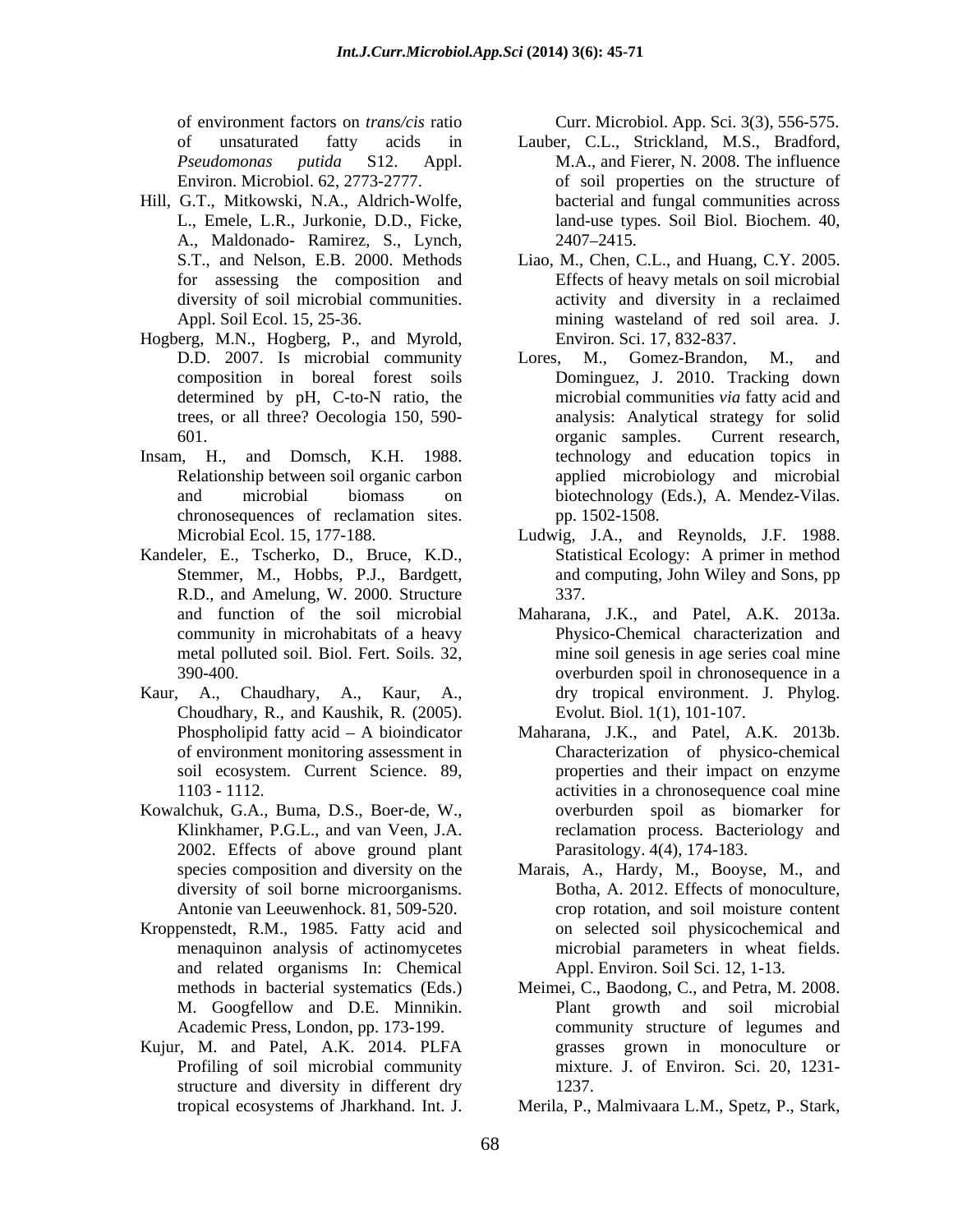H. 2010. Soil organic matter quality as a along a successional gradient in a boreal

- Merila, P., Stromner, R., and Fritze, H. 2002. transect on the land uplift coast in
- Moore-Kucera, J., and Dick, R.P. 2008. PLFA Ecol. 55, 500-511. 1011-1019.
- Trevors., E.M.H. Wellington., Marcel
- Moyano, F.E., Manzoni, S., Chenu, C. 2013.
- Mummey, D., Stahl, P.D., and Buyer, J. 2002. ecosystem recovery following mine
- Myers, R.T., Zak, D.R., White, D.C., and Peacock, A. 2001. Landscape-level composition and substrate use in upland
- Olsson, P.A. 1999. Signature fatty acids
- Parker, J.H., Smith, G.A., Fredrickson, H.L., Sensitive assay, based on hydroxy fatty Appl. Environ. Microbiol. 44, 1170-
- Parkes, R.J., and Taylor, J. 1983. The

S., Vierikko, K., Derome, J., and Fritze, link between microbial community in contemporary marine sediments. structure and vegetation composition Estuarine Coastal and Shelf Sci. 16, 173 relationship between fatty acid distributions and bacterial activity types 189.

- forest. Appl. Soil Ecol. 46, 259-267. Parkinson, D., Gray, T.R.G., and Williams, Soil microbial activity and community Soil Microorganisms. IBP Handbook No. structure along a primary succession and 19. Oxford, Blackwell Scientific S.T. 1971. Methods to Study Ecology of 19. Oxford, Blackwell Scientific Publishing, pp. 116.
- western Finland. Soil Biol. Biochem. 34, Peacock, A.D., Mullen, M.D., Ringelberg, 1647 1654. D.B., Tyler, D.D., Hedrick, D.B., Gale, profiling of microbial community microbial community responses to dairy structure and seasonal shift in soils of a manure or ammonium nitrate Douglas-fir chronosequences. Microbial applications. Soil Biol. Biochem. 33, P.M., and white, D.C. 2001. Soil manure or ammonium nitrate 1011-1019.
- Morgan J.A.W., and Winstanley C. 1997. Pennanen, T., Frostegard, A., Fritze, H., and Microbial biomarkers. In: Modern soil Baath, E. 1996. Phospholipid fatty acid microbiology (Eds). J.D van Elsas, J.T. composition and heavy metal tolerance Dekker. Inc., New York, pp 331-348. heavy metal- polluted gradient in Responses of soil heterotrophic Microbiol. 62, 420-428. of soil microbial communities along two coniferous forests. Appl. Environ. Microbiol. 62, 420-428.
	- respiration to moisture availability: An Persson, T., Lundkvist, H., Wiren, A., exploration of processes and models. Hyvonen, R. and Wessen, B. 1989. Soil Biol. Biochem. 59, 72-85. Effects of acidification and liming on Microbial markers as an indicator of microorganisms in more humus. Water carbon nitrogen mineralization and soil Air Soil Pollut. 45, 77-96.
	- reclamation. Appl Soil Ecol. 21, 251 Potthoff, M., Steenwerth, K.L., Jackson, L.E., 259. Drenovsky, R.E., Scow, K.M., and patterns of microbial community practices in California grassland. Soil Joergensen, R.G. 2006. Soil microbial composition as affected by restoration Biol. Biochem. 38, 1851-1860.
	- forest ecosystems.Soil Sci. Soc. Am. J. Rajapaksha, R.M.C.P., Tobor-Kaplon, M.A., 65, 359-367. and Baath, E. 2004. Metal toxicity provide tools for determination of the soil differently. Appl. Environ. distribution and interactions of Microbiol. 70(5), 2966-2973. affects fungal and bacterial activities in soil differently. Appl. Environ.
	- mycorrhizal fungi in soil. FEMS Rajendran, N., Matsuda, O., Imamura, N., Microbiol. Ecol. 29, 303. The Urushigawa, Y. 1995. Microbial Vestal, J.R., and White, D.C. 1982. sediments using phospholipid fatty acid Urushigawa, Y. 1995. Microbial community structure analysis of euxinic biomarkers. J. Oceanography. 51, 21-38.
	- acids from lipopolysaccharide lipid A for Ratledge, C. and Wilkinson, S.G. 1988. gram-negative bacteria in sediments. Microbial Lipids. Academic Press, London, England.
	- 1177. Renella, G., Landi, L., Ascher, J., Ceccherini, M.T., Pietramellara, G., Mench, M., and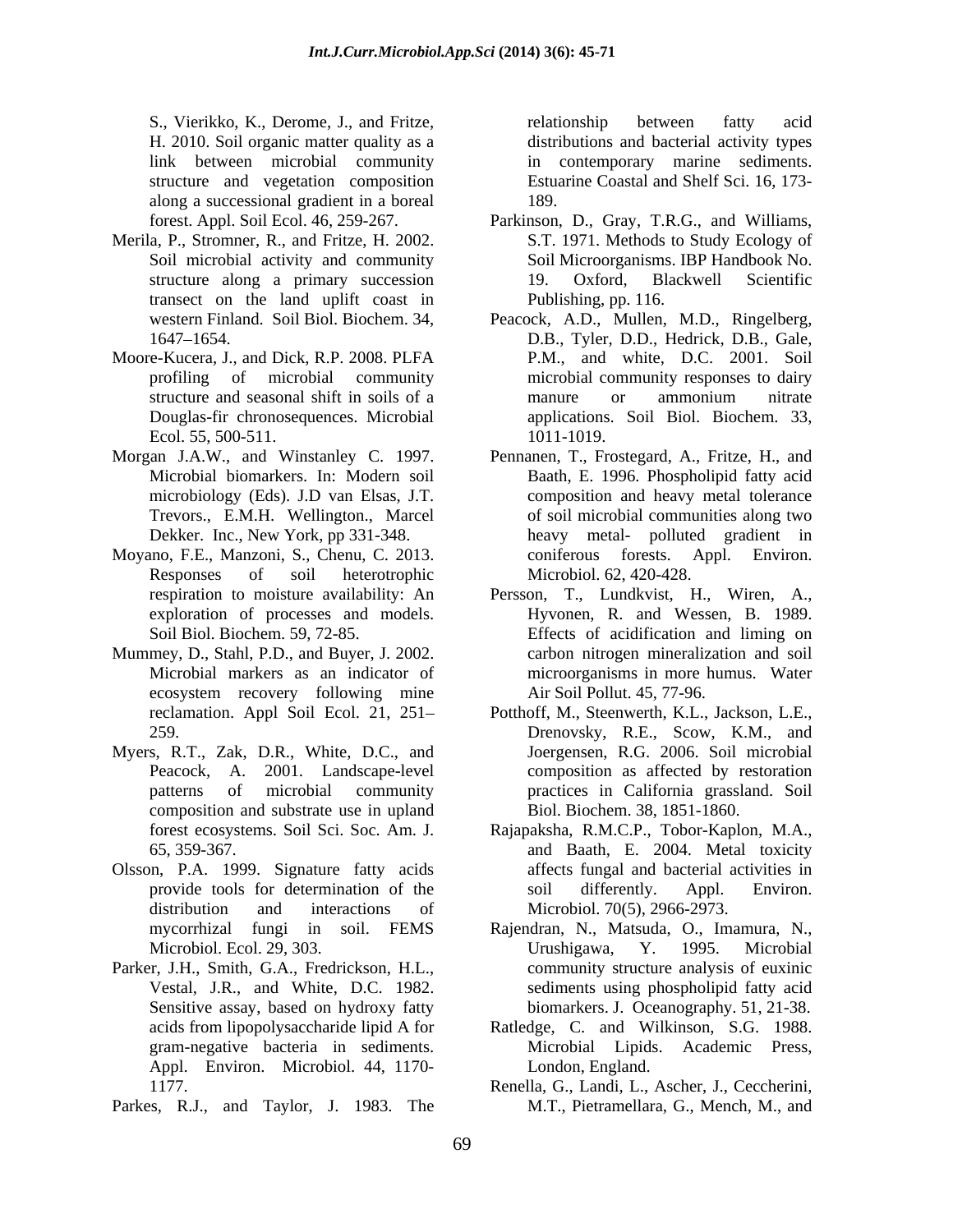aided phytostabilisation of trace elements succession on spoil heaps after brown on microbial biomass and activity, coal mining. FEMS. Microbiol. Ecol. 78, enzyme activities, and composition of 59-69.

- Robie, J.V., and White, D.C. 1989. Lipid Quantitative approaches to the study of
- 
- Smith, G.A., Nickels, J.S., Kerger, B.D., structure in subsurface material: a 535-541.
- Steenwerth, K.L., Jackson, L.E., and nucleic acid? Microbiol. Ecol. 28, 163- Calderon, F.J. 2003. Soil microbial history in cultivated and grassland
- Steer, J., and Harris, J.A. 2000. Shift in the and non rhizosphere soils during the
- Tunlid, A., and. White, C. 1992. Biochemical Hurst., and G.R. Knudsen ASM Press, G. Stotzky. Marcel Dekker. pp 229-262.
- material is a key determinant of the
- Urbanova, M., Kopecky, J., Valaskova, V., Mareckova, M.S., Elhottova, D., 545. Baldrian, P. 2011. Development of

Nannipieri, P. 2008. Long-term effects of bacterial community during spontaneous 59-69.

- microbial community in the Jales Van der Wal, A., van Veen, J.A., Smant, W., contaminated mine spoils. Environ. Boschker, H.T.S., Bloem, J., Kardol, P., Pollution. 152, 702-712. van der Putten, W.H., and de Boer, W. analysis in microbial ecology: chronosequence of land abandonment. 2006. Fungal biomass development in a Soil Biol. Biochem. 38, 51-60.
- microbial communities. Biosci. 39(8), Veresoglou, S.D., Mamolos, A.P., Thornton, 535-541. B., Voulgari, O.K., Sen, R., and Sajbidor, J., 1997. Effects of some Vereogou, D.S. 2011. Medium-term environmental factors on the content and **the environmental factors** on the content and **the environmental** factors on the content and composition of microbial membrane communities masks plant species-linked lipids. Crit. Rev. Biotechnol. 17(2), 87- effects on soil microbial community 103. structure. Plant Soil. 344, 187-196. fertilization of grassland plant
	- Davis, J.D., Collins S.P., and White, analysis in microbial ecology D.C. 1986. Quantitative characterization quantitative approaches to the study of of microbial biomass and community microbial communities. Bioscience. 39, Vestal, J.R., and White, D.C. 1989. Lipid analysis in microbial ecology 535-541.
	- prokaryotic consortium res m responsive White, D.C., 1994. Is there anything else you to organic contamination. Can. J. to understand about the microbiota that Microbiol. 32, 104-111. The cannot be derived from analysis of cannot be derived from analysis of 166.
	- community composition and land use White, D.C., Davies, W.M., Nickels, J.S., ecosystems of coastal California. Soil Determination of the sedimentary Biol. Biochem. 35, 489-500. microbial biomass by extractable lipid King, J.D., and Bobbie, R.J. 1979. phosphate. Oecologia. 40, 51-62.
	- microbial community in the rhizosphere White, D.C., Pinkart, H.C., and Ringelberg, growth of *Agrostis stolonifera*. Soil Biol. Biochemical approaches.In: Manual of Biochem. 32, 869-878. environmental microbiology (Eds). C.J. analysis of biomass, community Washington, DC. pp 91-101. D.B. 1997. Biomass measurements: Hurst., and G.R. Knudsen ASM Press, Washington, DC. pp 91-101.
	- structure, nutritional status, and White, D.C., Stair, J.O., and Ringelberg, D.B. metabolic activity of microbial 1996. Quantitative comparisons of *in situ* communities in soil. In: Soil microbial biodiversity by signature Biochemistry (Eds). J. M. Bollag., and biomarker analysis. J. Ind. Microbiol. 17, 185–196.
- Ulrich, A., and Becker, R., 2006. Soil parent William, M., and Rice. C.W. 2007. Seven bacterial community structure in arable influences the physiological, structural, soils. FEMS Microb. Ecol. 56, 430-443. and functional attributes of soil microbial years of enhanced water availability community. Appl. Soil Ecol. 35, 535- 545.
	- Kyselkova, M., Loccoz, Y.M., and Yao, H., He, Z., Wilson, M.J., and Campbell, C.D. 2000. Microbial biomass and